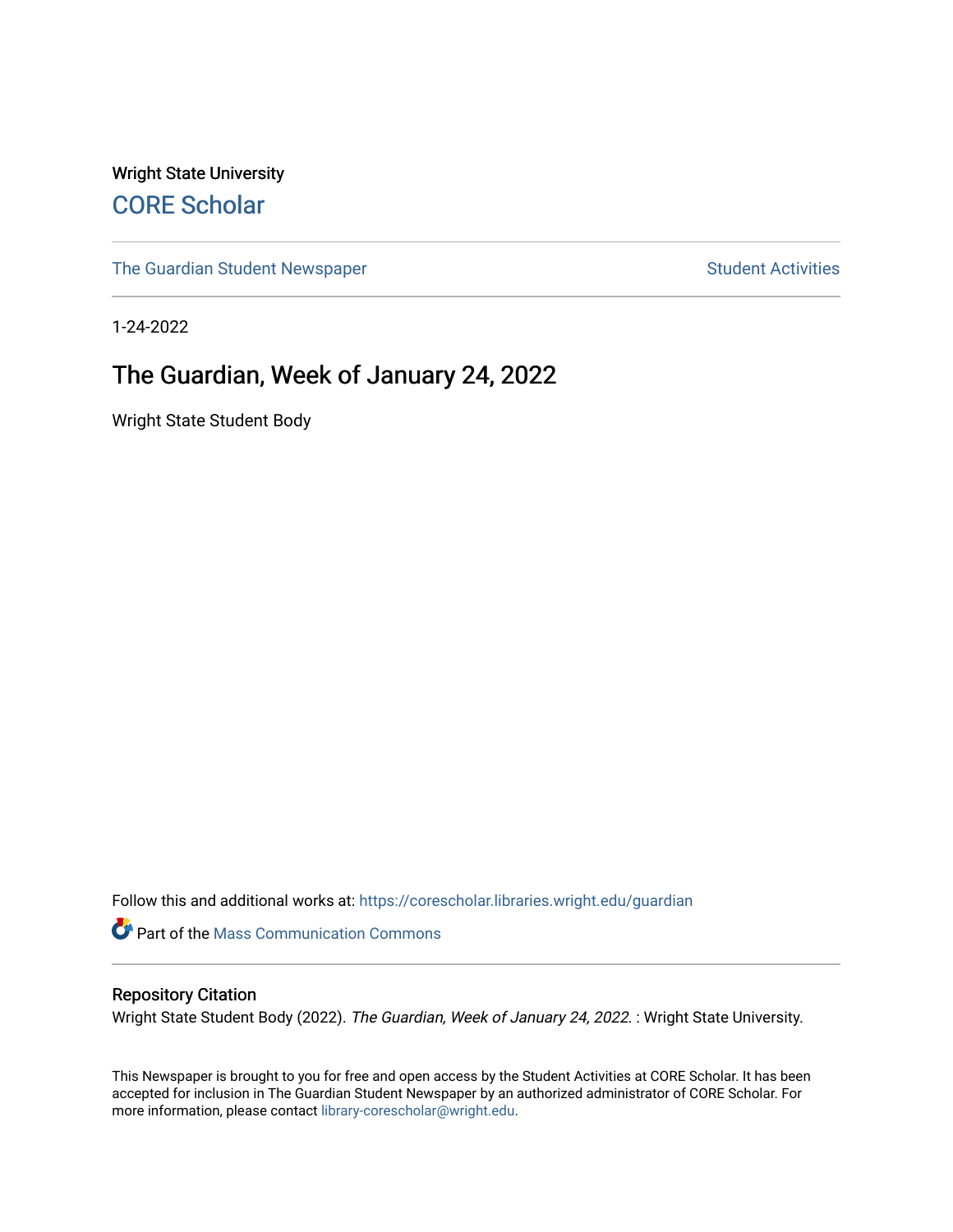

Weekly Horoscopes Star Signer January 24, 2022

 It can often be difficult to pick a movie to watch or a TV series to begin (or rewatch), but look no further. Read on to discover what movie or show you should watch next based on your zodiac sign.

#### **ARIES**

TV series: "New Girl" by Jake Johnson

#### **TAURUS**

TV series: "Criminal Minds" by Matthew Gray Gubler

#### **GEMINI**

Movie: "Titanic" by James Cameron

#### **CANCER**

Movie: "The Notebook" by Nick Cassavetes

#### **LEO**

Movie: "Avengers: Infinity war" by Joe Russo and Anthony Russo

#### **VIRGO**

TV series: "Stranger Things" by Matt Duffer and Ross Duffer

#### **LIBRA**

Movie: "The Outsiders" by Francis Ford Coppola

#### **SCORPIO**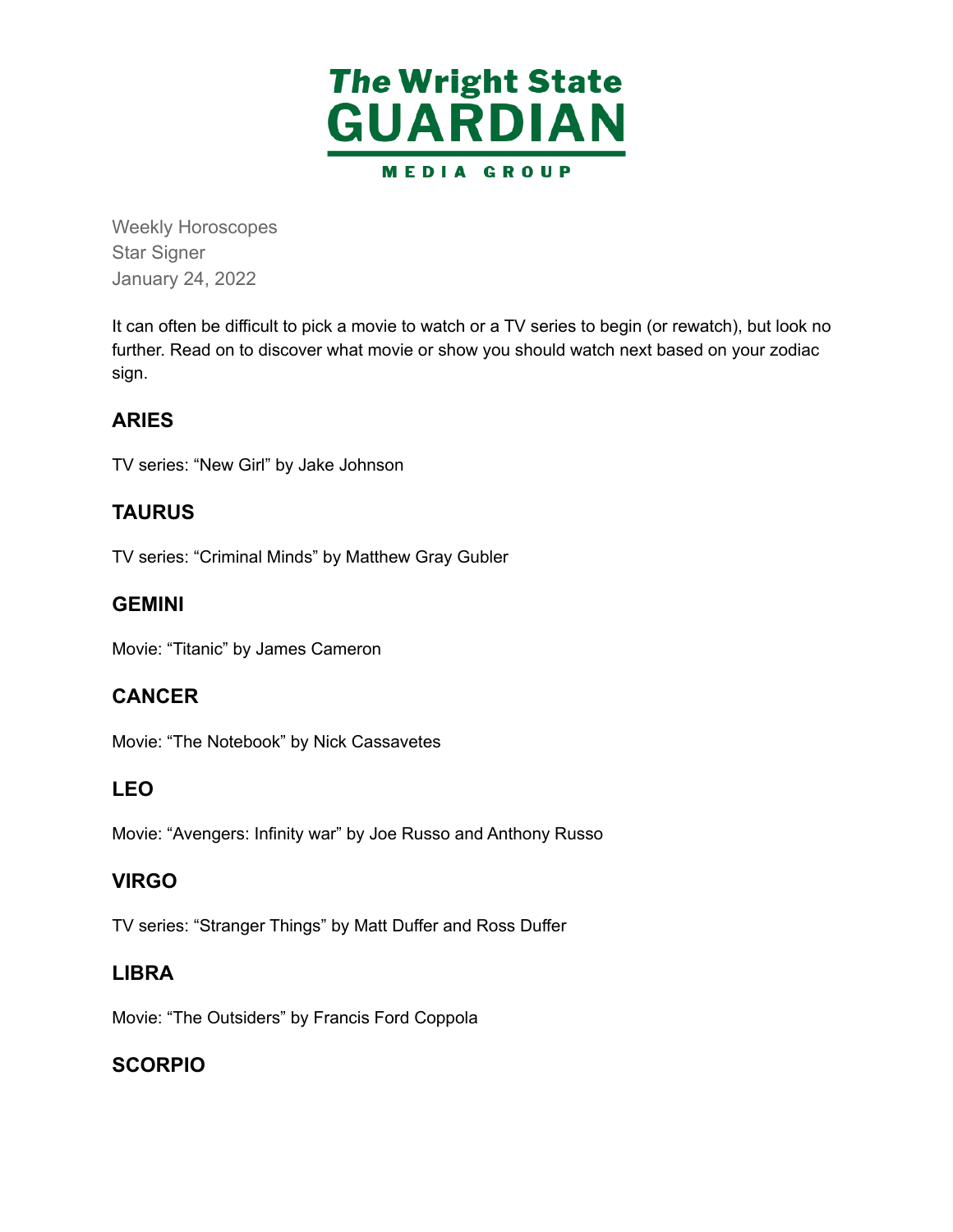

Movie: "The Spectacular Now" by James Ponsoldt

#### **SAGITTARIUS**

Movie: "Frozen 2" by Jennifer Lee and Chris Buck

#### **CAPRICORN**

TV series: "Gilmore Girls" Amy Sherman-Palladino

#### **AQUARIUS**

TV series: "FRIENDS" by Gary Halvorson

#### **PISCES**

TV series: "You" by Sera Gamble and Greg Berlanti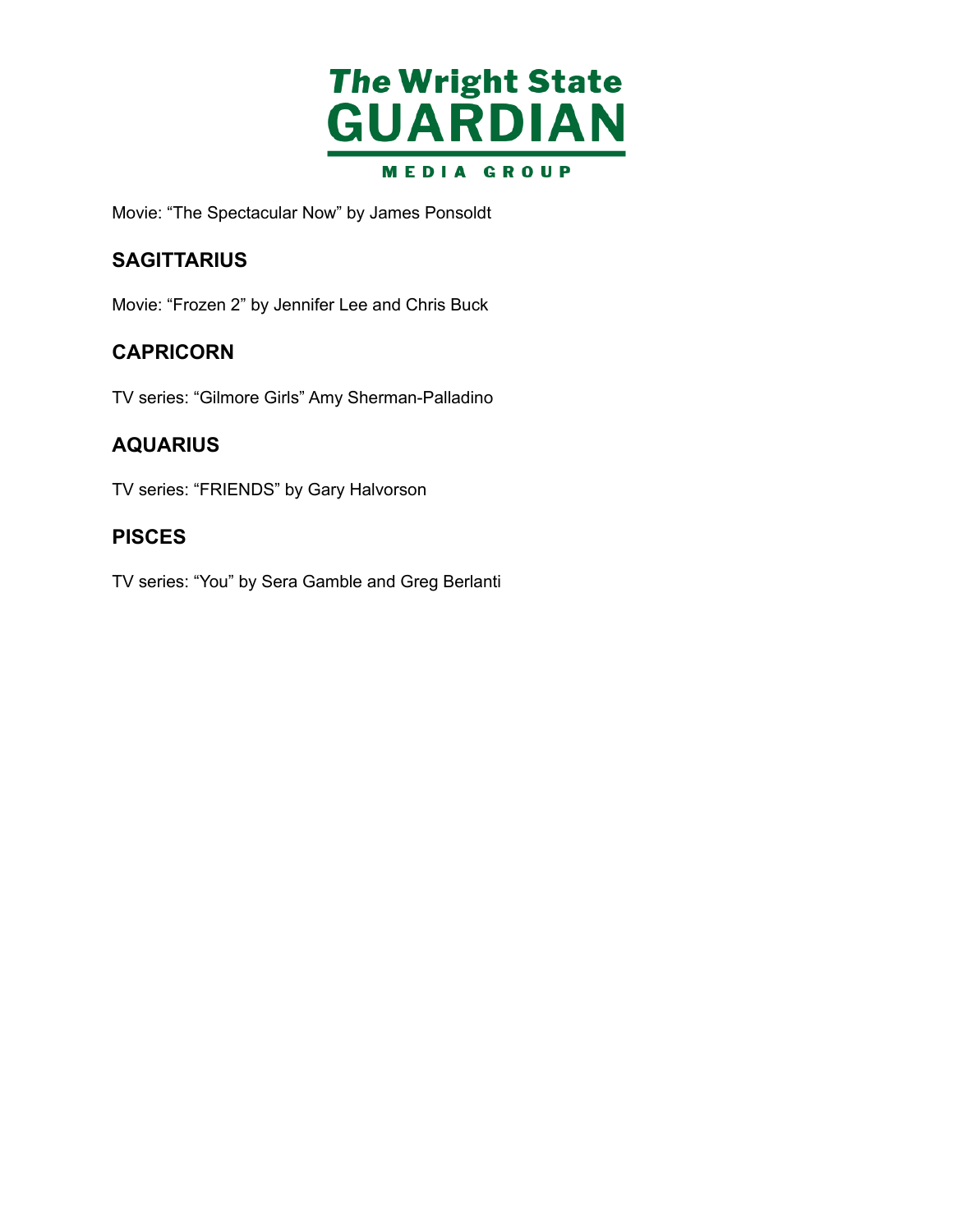

 Events on Campus Week of Jan. 24 January 24, 2022 Alexis Wisler

 Events for the week of Jan. 24 include Raider Roundup, Men's Basketball vs. Cleveland State and a UAB Movie Night.

### **Monday, Jan. 24**

- 11 a.m. | Raider Roundup Tabling | Student Union Market
- 1:30 p.m. | Christians on Campus Bible Study | Rike 157
- 3 p.m. | Theta Phi Alpha Recruitment Tabling | Student Union Market
- 5 p.m. | Tabletop Club Game Nights | MedSci 127 and 143
- 5:30 p.m. | Theta Phi Alpha Recruitment Philanthropy Round | Student Union Pathfinder Lounge
- 6 p.m. | Christians on Campus Feast and Fellowship | Student Union 008
- 6 p.m. | UAB Movie Night | Student Union Discovery Room

#### **Tuesday, Jan. 25**

- 11 a.m. | Christians on Campus Tabling | Student Union Market
- 11 a.m. | Raider Roundup Tabling | Student Union Lower Atrium
- 11 a.m. | Theta Phi Alpha Recruitment Tabling | The Hangar
- 12 p.m. | Chi Alpha Campus Ministries Tabling | Student Union Market
- 4 p.m. | Asian Pacific American Medical School Association Mandarin Chinese Language Class | White Hall 120
- 4 p.m. | Theta Phi Alpha Recruitment Tabling | Student Union Market
- 5:30 p.m. | Campus Recreation Running | Alumni Tower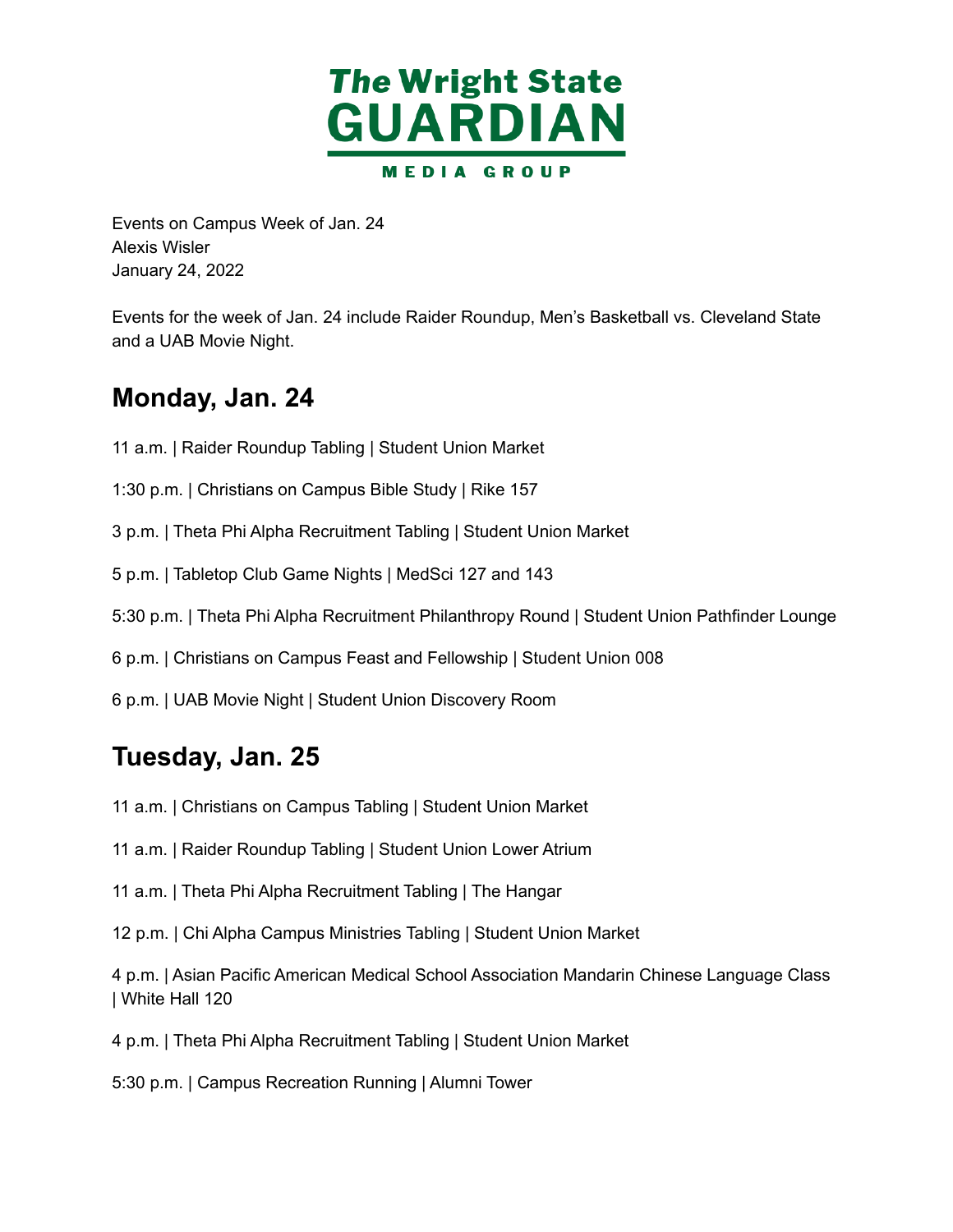

- p.m. | Black Student Union Black Reality Event | Rike 160
- p.m. | Alpha Sigma Phi Fraternity Game Night | Student Union Atrium
- p.m. | Delta Zeta Sisterhood Pizookie Night | BJs Brewhouse
- p.m. | Tabletop Club Ludo's Dissonance | Rike 044
- p.m. | Alpha Omicron Pi Sorority COB Pizookie Night | BJs Brewhouse

#### **Wednesday, Jan. 26**

- a.m. | Chi Alpha Campus Ministries Tabling | The Hangar
- a.m. | Christians on Campus Tabling | Studen Union Market
- a.m. | Raider Roundup Tabling | Student Union Market
- p.m. | Management Club Guest Speaker: Kim Paul | Student Union Discovery Room (163) B
- p.m. | WSU Spirit Week Disney Karaoke | Oleman 109
- p.m. | H20 Church Night Life Group | Oleman 135
- 5:30 p.m. | College Panhellenic Council Meet the Sororities | MedSci 120, 125, 127, 129, 141, 143, 145
- p.m. | Women's Club Volleyball Serve-A-Thon | McLin Gym

### **Thursday, Jan. 27**

- a.m. | Raider Roundup Tabling | Student Union Market
- a.m. | Theta Phi Alpha Recruitment Tabling | Student Union Upper Atrium
- p.m. | WSU Spirit Week Throwback Thursday Game Day | Student Union Atrium

 p.m. | COB Treat Yourself with Something Sweet with Alpha Xi Delta Women's Fraternity | Dunbar Library Starbucks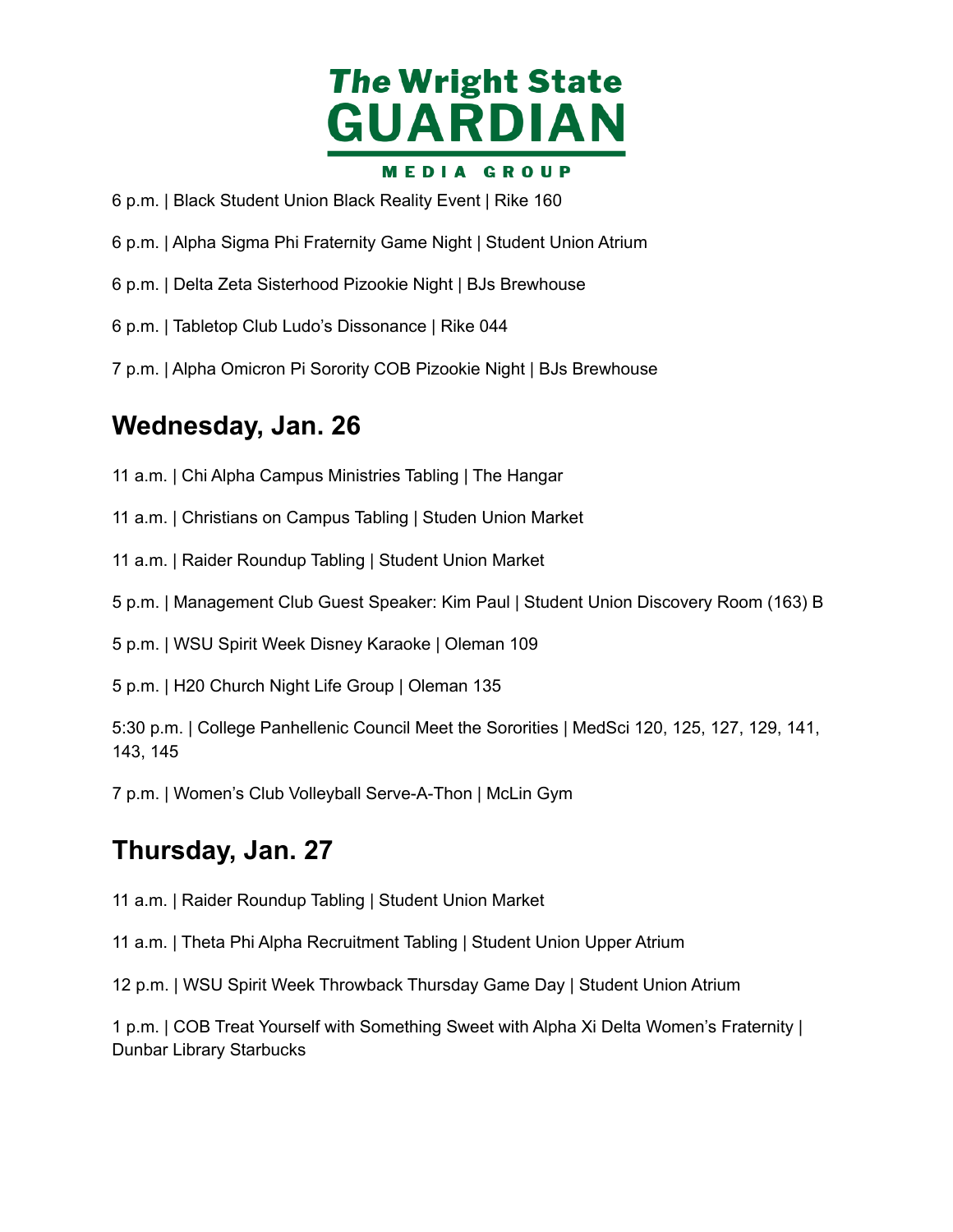

- p.m. | Christians on Campus Bible Study | Rike 157
- p.m. | Tabletop Club Game Nights | MedSci 127 and 143
- 5:30 p.m. | Campus Recreation Running | Alumni Tower
- p.m. | Women's Basketball vs. Green Bay | The Nutter Center
- p.m. | Club Softball Tryouts | McLin Gym
- p.m. | H20 Church Night Life Group | Allyn 270

### **Friday, Jan. 28**

a.m. | SGA Involvement Fair | Student Union Atrium, Pathfinder Lounge, Rec Commons

6:30 p.m. | Tabletop Club Presents: DND1010 | Fawcett 204

7:30 p.m. | Raider Roundup | McLin Gym

p.m. | Men's Basketball vs. Cleveland State | The Nutter Center

### **Saturday, Jan. 29**

a.m. | STEPS St. Vincent de Paul Men's Shelter | St. Vincent de Paul Gettysburg Location

10:30 a.m. | Women's Club Volleyball Tournament | McLin Gym

a.m. | Delta Zeta Coffee Date Sisterhood | Pettibone

p.m. | Women's Basketball vs. Milwaukee | The Nutter Center

#### **Sunday, Jan. 30**

a.m. | H20 Church Sunday Service | Student Success Center 009

p.m. | Men's Club Basketball vs. Robert Morris | McLin Gym

p.m. | Men's Basketball vs. Purdue Fort Wayne | The Nutter Center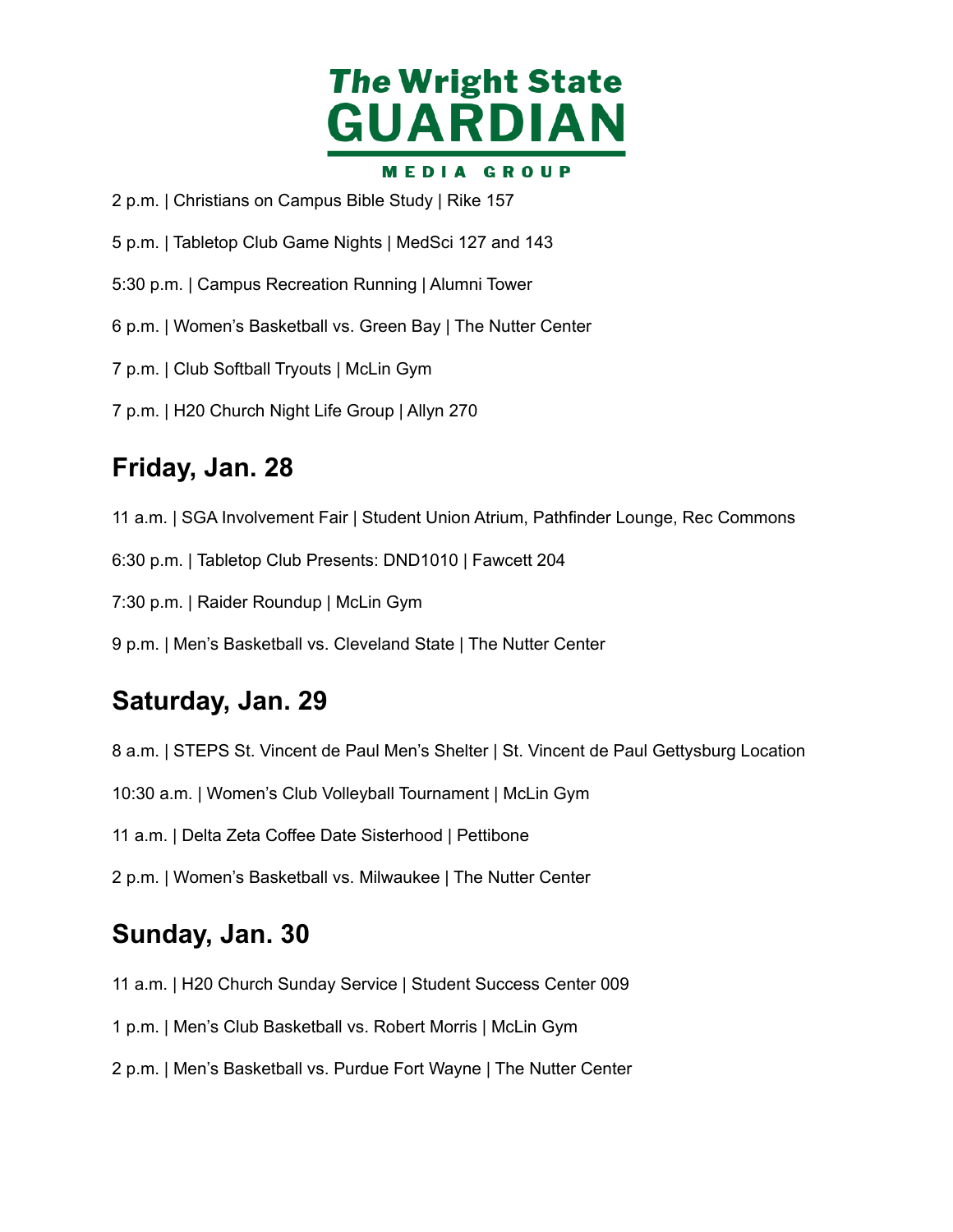

2 p.m. | Raider Pups Basketball Game with the Pups | The Nutter Center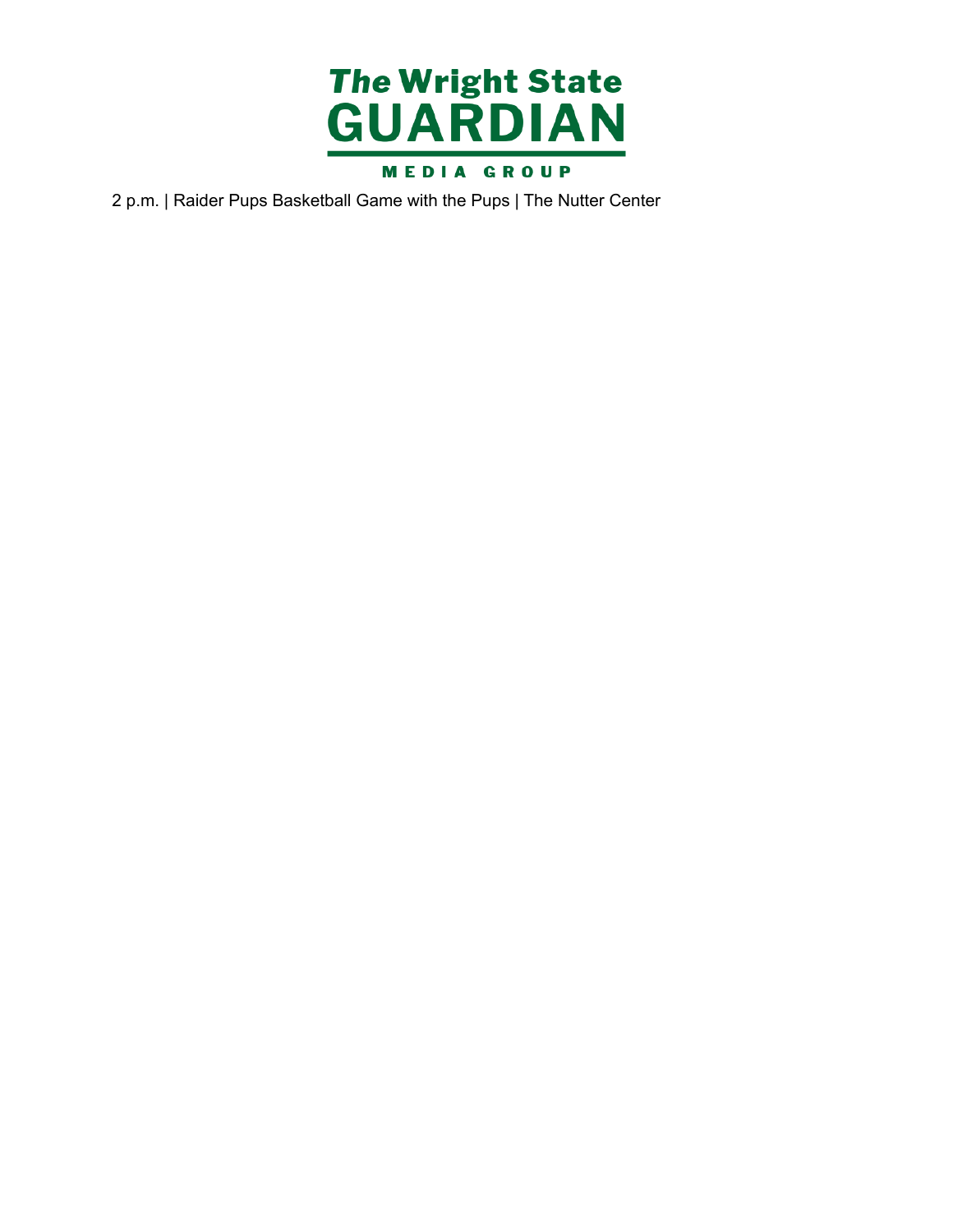

 Quick News: Top Articles From Last Week January 24, 2022 Beck Lenz

Here are the top articles from last week from The Wright State Guardian Media Group.

# **High Levels of Lead found in Wright State University's (WSU) Drinking Water, Two Locations**

 High levels of lead were found in separate taps in two buildings. These levels, according to the university, are not typical of campus water and are not a serious concern for students. The university is also planning on integrating a new disinfection process known as Clearwater to the water systems.

#### [Read](https://wsuguardian.com/high-levels-of-lead-found-in-wsu-drinking-water-two-locations/) More >>

### **WSU Students Gather to Celebrate MLK and his Legacy**

 The Bolinga Black Cultural Center held two events this past week to focus on Martin Luther King Jr. and what his legacy means to WSU students. The first was an in-person event at the Bolinga center, where students made crafts and talked about what MLK week meant to them. The second event was a virtual presentation on Martin Luther King Jr.'s life as well as his life's work.

#### [Read](https://wsuguardian.com/wsu-students-gather-to-celebrate-mlk-and-his-legacy/) More >>

### **Men's Basketball: Nagy Not Pleased With Team Defense**

 This article centered on the Jan. 6 men's basketball game, which was the first game back for head coach Scott Nagy who had to miss two games due to COVID-19 safety policies. The Raiders struggled at the beginning of the first half but pulled it together before halftime. This hot streak continued throughout most of the second half and the game ended with a win for the Raiders and a score of 90-72.

#### [Read](https://wsuguardian.com/mens-basketball-nagy-not-pleased-with-team-defense/) More >>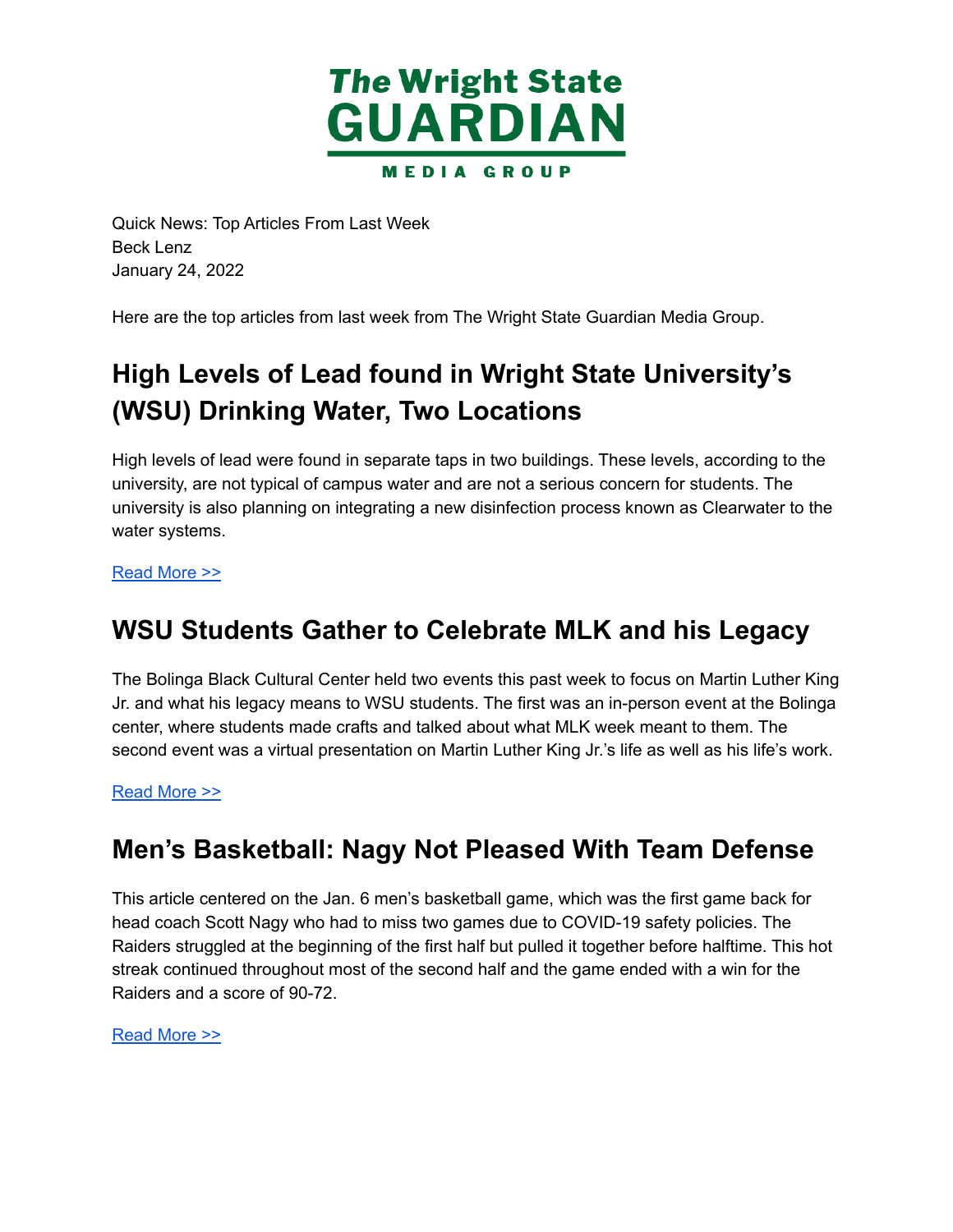

# **WSU Masking Policy at Nutter Center: Non-Compliance Concerns**

 WSU's mask policy is active at all times on all days when at campus events and/or inside campus buildings. This also applies to the Nutter Center, but only at WSU sponsored events. Mask and vaccination policies for non-WSU events will likely vary according to who or what is happening at the center.

[Read](https://wsuguardian.com/wsu-masking-policy-at-nutter-center-non-compliance-concerns/) More >>

# **SGA to Award Thousands in Scholarships This Spring**

 Student Government Association (SGA) met on Tuesday, Jan. 18 to discuss two scholarship opportunities for students. These included the annual SG (student government) scholarship fund, currently at \$3,100, and the Endowed SG Scholarship Fund, currently at \$14,982. SGA has formed a scholarship committee to discuss the application process and the awarding of the funds from the annual scholarship.

[Read](https://wsuguardian.com/sga-to-award-thousands-in-scholarships-this-spring/) More >>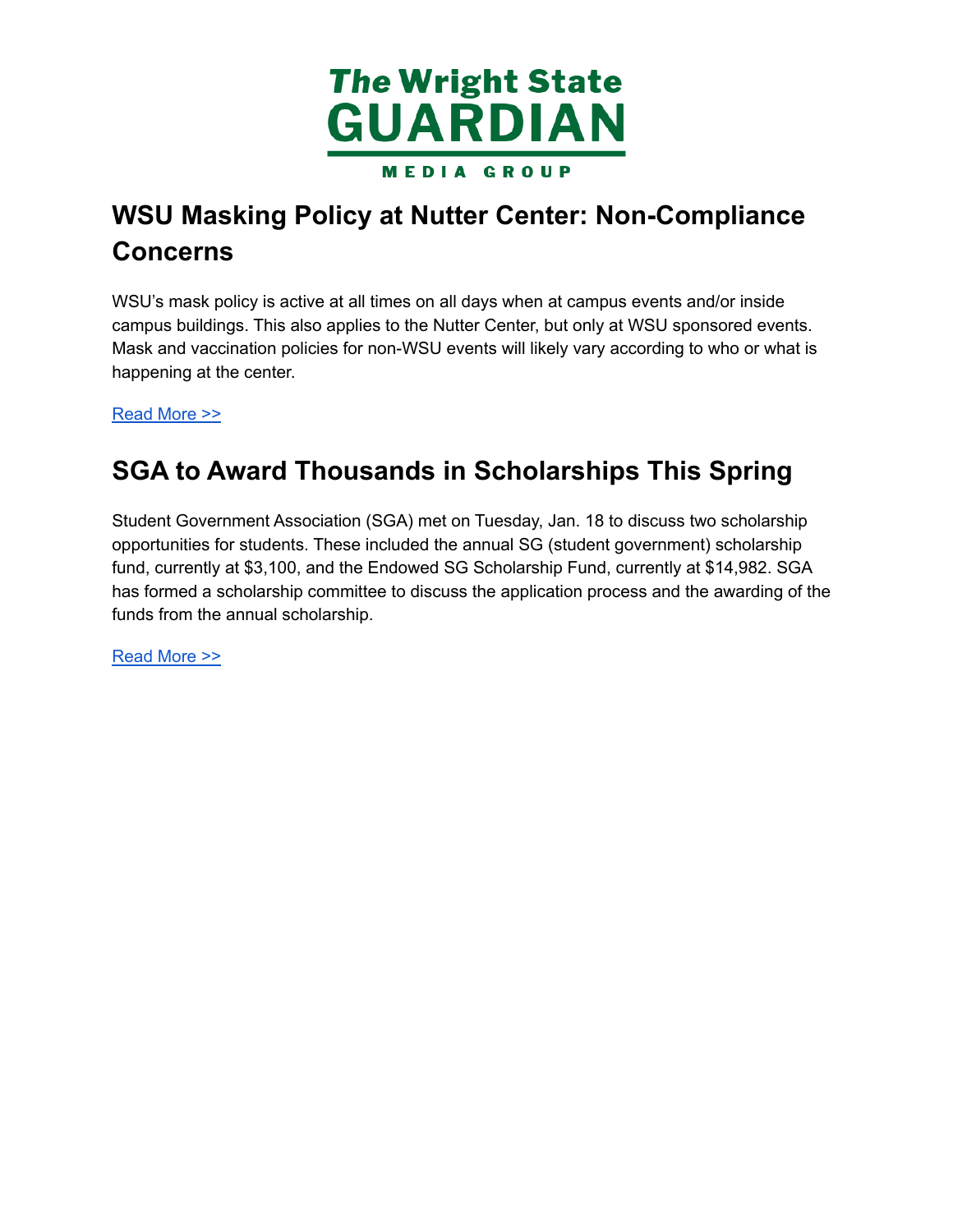

 Student Org Hosts Tea Party to Raise Money for Afghanistan Refugee Crisis January 24, 2022 Emily Mancuso

 Cultures converged in a tea party event hosted by Muslim Student Association (MSA) and American Medical Student Association Friday in White Hall where students could purchase teas from around the world.

## **Event**

 The tea party took place from 11:30 a.m. to 2:00 p.m. in the White Hall Atrium. A small cup of tea cost \$1.00. Volunteers served different types of tea which included Indian tea, Moroccan, Canadian maple tea, milk tea and more.

 Dessert baklava was also available. Dozens of medical students sampled as they were released from their 11:30 a.m. classes.

 "I was curious to try different kinds of teas and desserts and also to come support the two groups that are putting this on," David Weimer, an M1 medical student at the Boonshoft School of Medicine, said.

The host organizations hope to raise \$300 to raise funds for the refugee crisis in Afghanistan.

### **The cause behind the tea**

This collaboration event was formed to address the crisis.

 "The main purpose of the fundraiser is to raise money for the refugee crisis in Afghanistan and then also to do so by bringing together and celebrating cultures of various Boonshoft students with tea," Kristen Waters, a first-year medical student and Director of Special Events, said.

 Students were asked to put down their name and email as well as the amount they donated to the cause. The volunteers for this event accepted both cash and Venmo donations.

 "There's a website in which people can donate…and they're focused on making sure that the money raised for different people goes to the people from Afghanistan," Temitope Omoladun, medical student and member of MSA, said.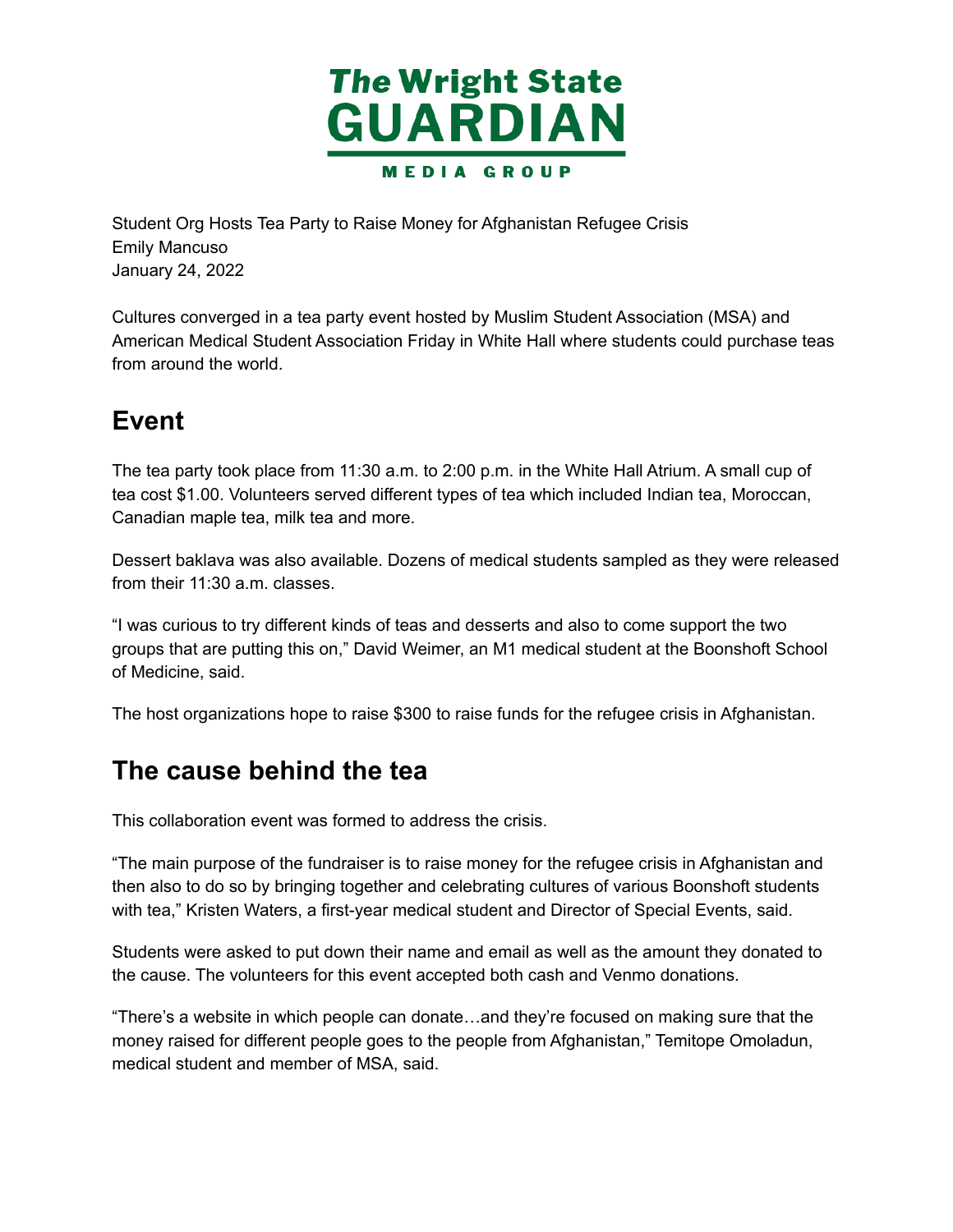

 Omoladun, as the community outreach coordinator, wanted to fill the gaps in the community outreach efforts. The Afghanistan refugee crisis was an opportunity to address a current issue in public health, which applies to both organizations present.

 Both organizations hope that this event can become an annual event for students to both increase the awareness of cultures present at Boonshoft and raise money for worthy causes.

Click here to [donate](https://www.launchgood.com/campaign/help_displaced_afghans_resettle_in_the_usa?src=internal_discover#) >>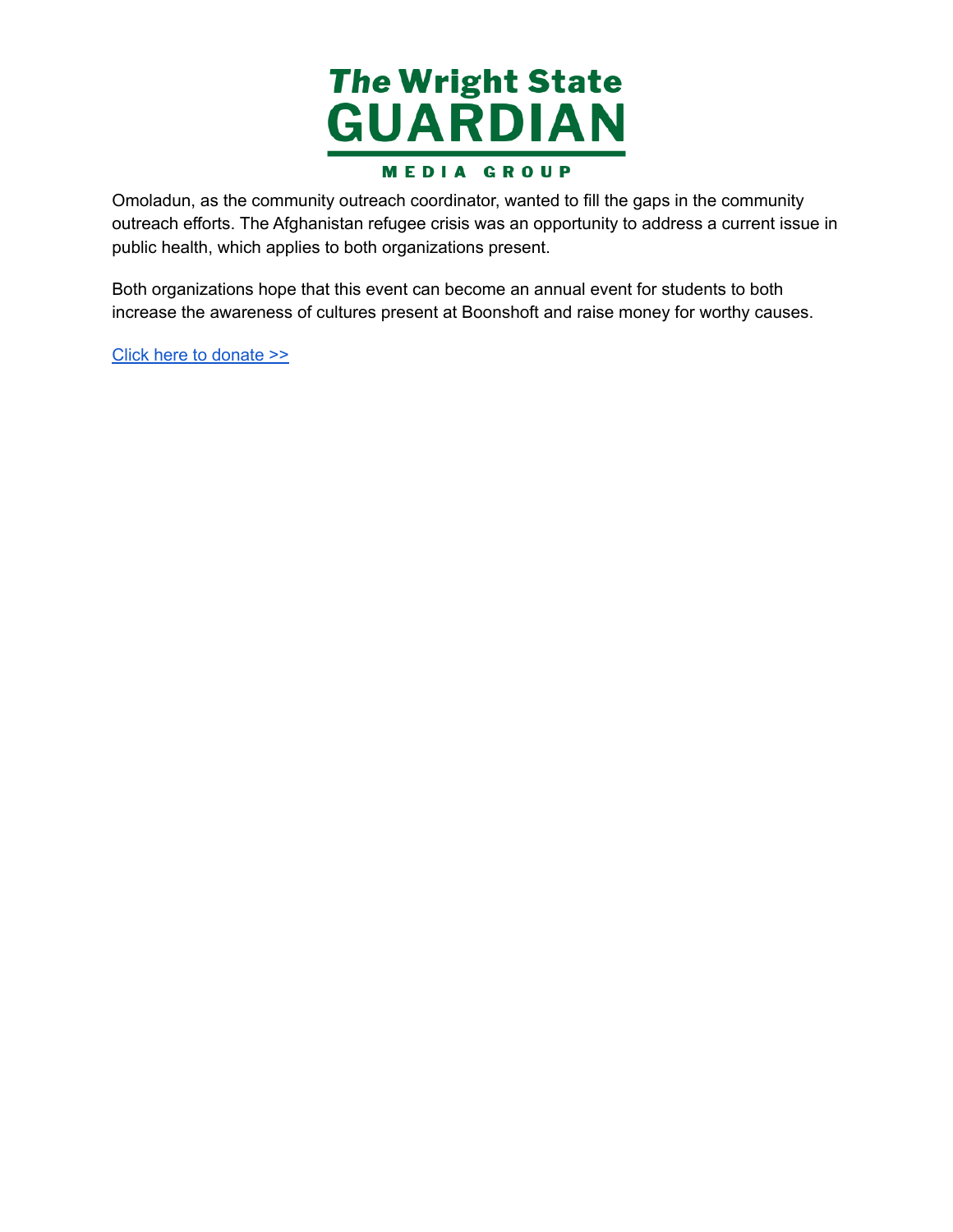

 Students and Alumni Gather to 'Bridge the Gap' at Annual Event January 25, 2022 Eliza Jackson

 Students gathered to attend the annual "Bridging The Gap" event this past Wednesday. Students and alumni from all different organizations, fraternities, and sororities such as African American Residential Caucus (AARC), Black Men On The Move (BMOTM), Black Women Striving Forward (BWSF), AΦA, AKA, ΔΣΘ and more joined in on the activities.

# **What Is Bridging The Gap?**

 Bridging The Gap is an event hosted by the BLACKtie and the Black Student Union (BSU). Alumni from different graduating years came together to speak with the undergraduate students and share their personal experiences at WSU.

 This event served as an opportunity for the students, giving them a space to be open with people who have shared similar stories and receive advice that will help them with their futures.

 This was also significant to the alumni who attended as they were able to help others grow and teach them ways to succeed for generations down the line. Bridging The Gap has been going on annually for five years, each year growing more than the last.

 "Being able to give students this opportunity makes me feel accomplished and makes me feel good that I'm setting my peers up to succeed," President of BSU DeShawn Mumford said.

# **What does it mean to 'Bridge The Gap'**

 Bridging The Gap means ultimately what it says. It is an occasion for students to meet mentors, create connections, and form longtime friendships within the black community. It is for the black students to gain leadership within their circle and the circles of others, getting rid of generational curses and creating stronger grounds to withhold themselves.

 It's a safe haven, where students learn that they don't always have to rush things and can take their time and that they have people to lean on.

 "Just know you're not supposed to have it all figured out when you're just 18 and 19 years old," said alumni Cameron Walker.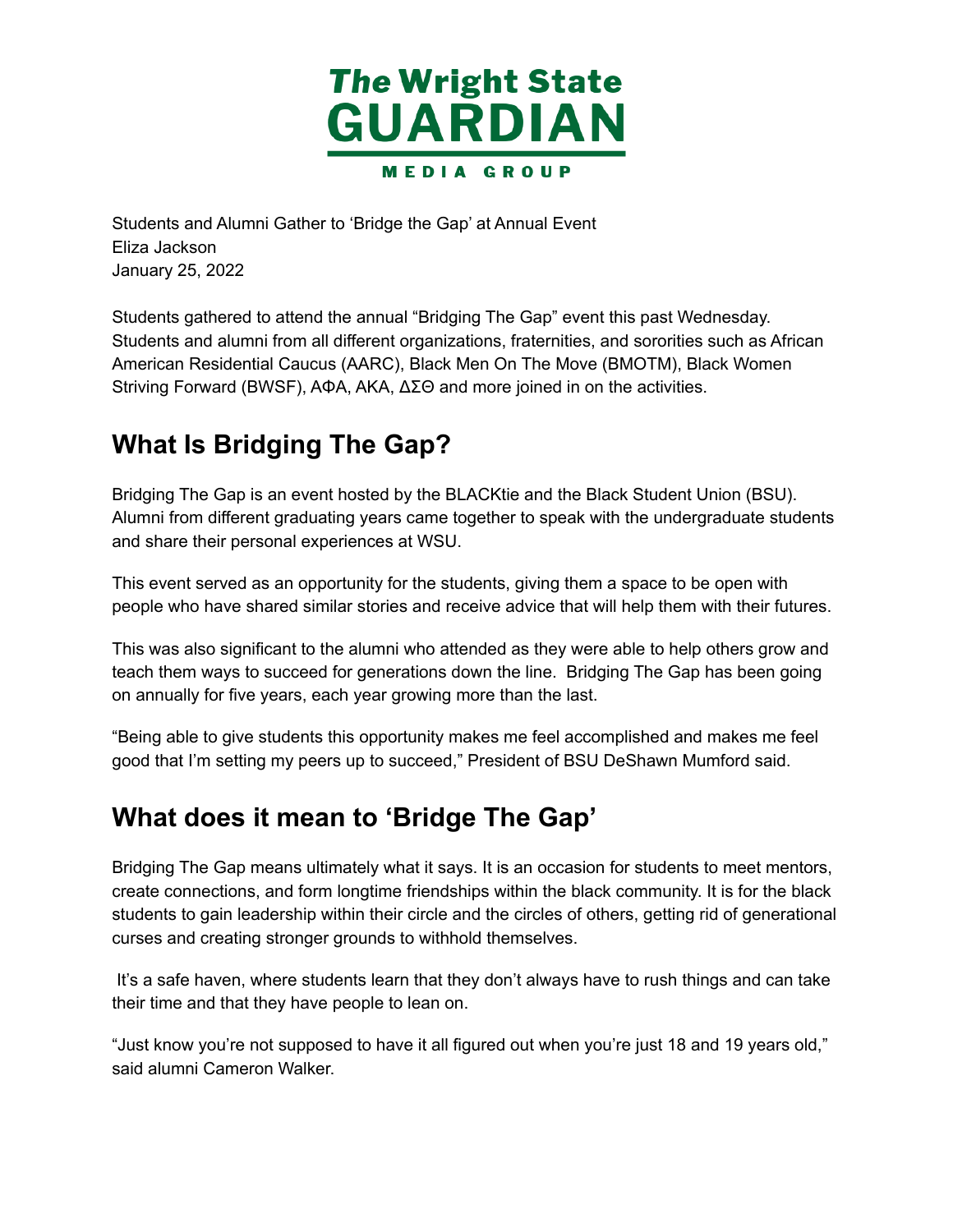

 To 'Bridge The Gap' means to stress the importance of connections and making yourself known in life. The alumni's biggest advice to incoming freshmen and even graduating seniors is to get to know people, make friends and be seen.

 "Keep your network tight because you never know who you're going to need, you never know who's going to be sitting across from you offering you a job, an opportunity,' Said alumni and founder of BLACKtie Curtis Mann III.

 Students can bridge the gap and share experiences with others who might grow from a helping hand.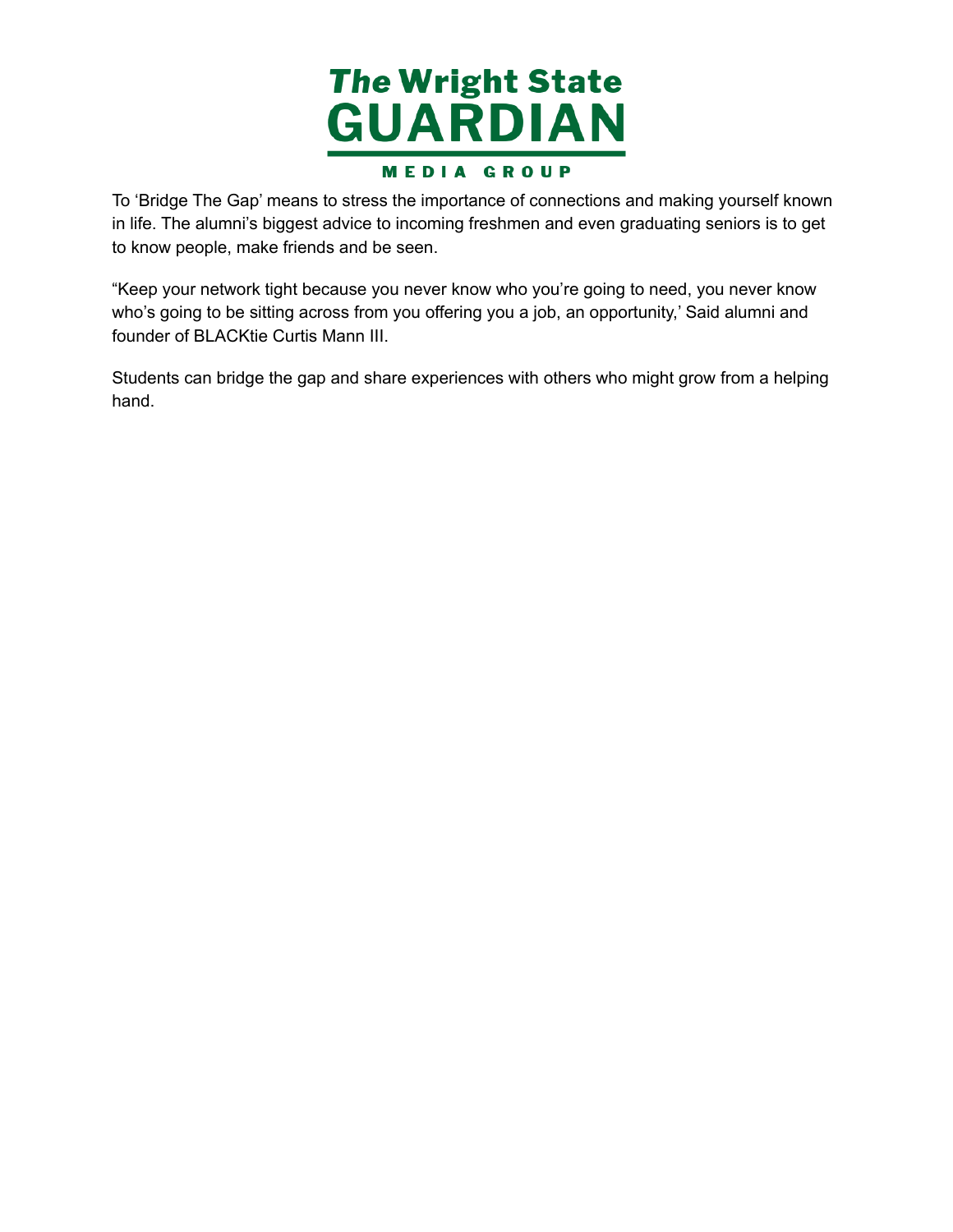

 Late Surge Not Enough for Women's Basketball v.s. NKU January 25, 2022 Noah Kindig

 After a loss to Northern Kentucky Norse (NKU) away at Highland Heights two days prior, Wright State University (WSU) Women's Basketball looked to get their revenge over a talented NKU team on Saturday.

 The Raiders fell to 50-38 at halftime but clawed their way back into the game as the result came down to a last-second three-pointer to send the game into overtime.

 The shot clanged off the rim, sealing the game 82-79 for the Norse, but the Raiders hung with a second-place Norse roster with a nine-game win streak until the very end, outscoring NKU 41-32 in the last two quarters.

 "I felt like there was a lot of fight in our players and they didn't quit," Kari Hoffman, head coach for WSU, said. "We had players just step up, and I'm just really proud of them."

# **Fighting for the ball**

 In the 59-77 loss two days prior to Saturday's game, the win largely came from the Norse's physical play, scoring 12 more free throws than the Raiders and beating them in rebounds and turnovers.

 But the Raiders worked on their physical play and flipped the script just two days later, winning the rebound and free throw battle on Saturday.

 "The last game we played them, 75 percent of their points came from turnovers, rebounds, and free throws. Those are things we can control," Hoffman said. "So we hammered that home yesterday, and the players responded."

 WSU also drove to the basket for a lot of their offense, looking for points in the paint and battling hard up close, where NKU focused mostly on perimeter shooting.

 "We just wanted to get to the basket, because we've been settling for a lot of jump shots," Destyne Jackson, a guard for WSU, said. "So really attacking the basket and drawing those fouls is something that we need to do."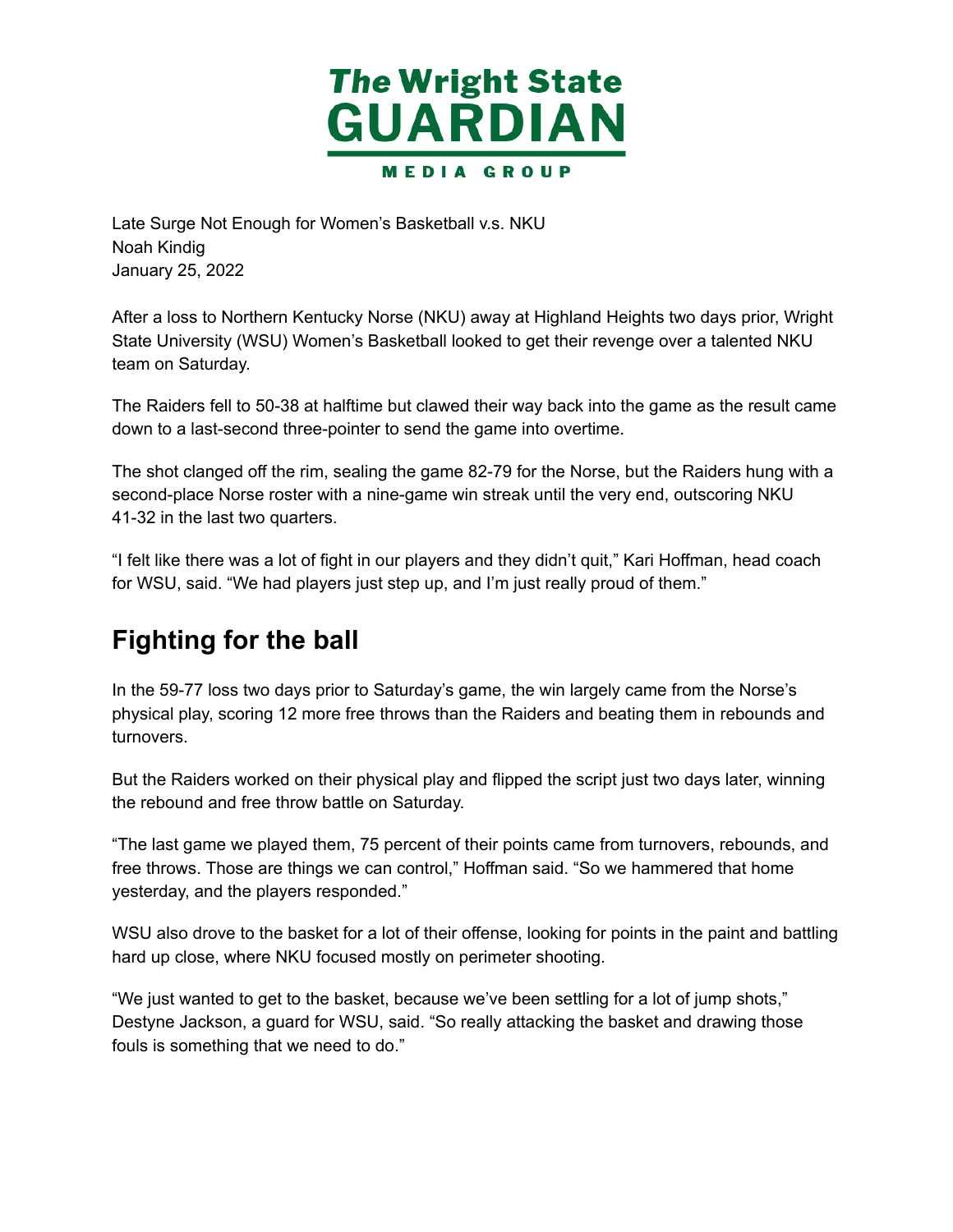

# **Falling into place**

 While the Raiders have struggled through their games early into the season, Saturday's game showed that with hard work, the pieces for this team have started to fall into place.

 Jackon led the game in scoring with 22 points, junior forward Edicia Beck had a double-double with 16 points and 11 rebounds, and junior guard Jada Roberson almost had one as well with 17 points and seven rebounds.

 "You know, they're really talented players," Hoffman said. "Edicia had a huge second half, Destyne had a huge first half, and Jada picks up a ton of points that are off the ball from offensive rebounds and playing hard."

 Especially when focusing on the style of play the team has used in recent years with physical play and rebounds, WSU could be a difficult challenge for any opponent in the Horizon League.

 "We know they couldn't really guard us off the dribble," Beck said. "I think we went to our strengths, and that's what really helped us through the whole game."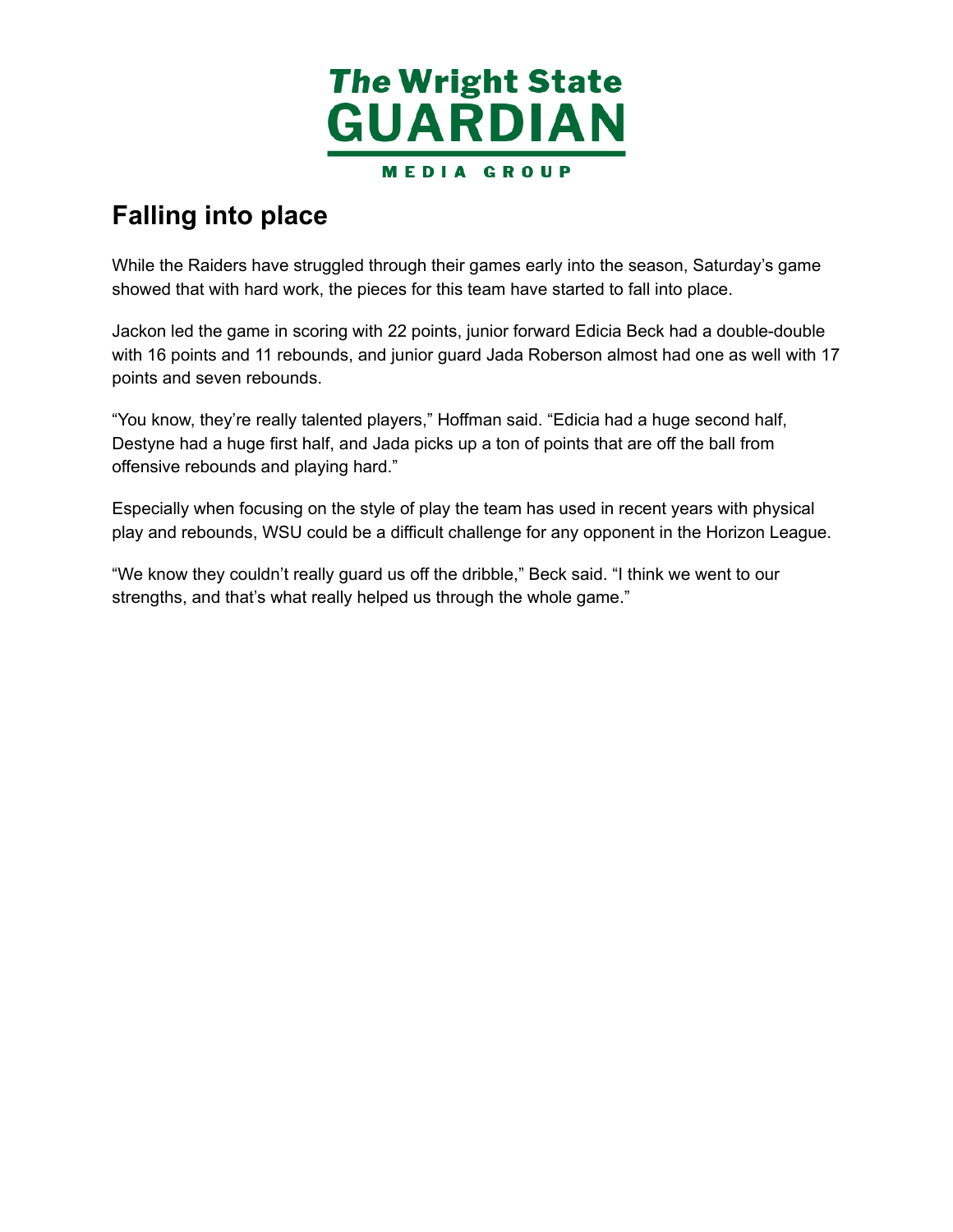

 Annual Raider RoundUp This Friday: What You Need to Know January 25, 2022 Alexis Wisler

 The annual Raider RoundUp event is back this year, bringing live performances, free giveaways, food and other activities to the Nutter Center. The event starts at 7:30 in the McLin Gym with the men's basketball game against Cleveland State following at 9 p.m.

 "Raider RoundUp is designed to be a large pep rally to let students get loud, show off some school spirit, and get them excited about the most intense basketball game of the year which directly follows the event," SGA Director of Student Affairs Joey Marano said.

 Raider RoundUp is open to everyone and students can get two free tickets at the gate with their student ID.

#### **What to expect**

 Raider Roundup typically features free giveaways, raffle prizes, food, live performances, sign-making, and other activities. The event did not occur last year or in 2020 due to the COVID-19 pandemic, but in 2019 Raider Roundup brought in 750 attendees.

Students can expect a similar experience to previous years.

 "The event is pretty much the same," Student Government President Jonathan Ciero said. "We are really excited for all the raffle prizes and giveaway items in store for students."

 This year the event is a black-out, so attendees should show up wearing black attire. Free black T-shirts will also be given to the first 500 students.

 "We have plenty of games and activities for students to do before the basketball game starts. This would be the best place to show off your Raider Pride," Ciero said.

The game will also be aired on ESPN.

### **Hosted by SGA vs. '67 Society**

 In the past, '67 Society hosted Raider RoundUp, but the organization lost its active status after struggling with membership and was not able to hold the event. Not wanting students to miss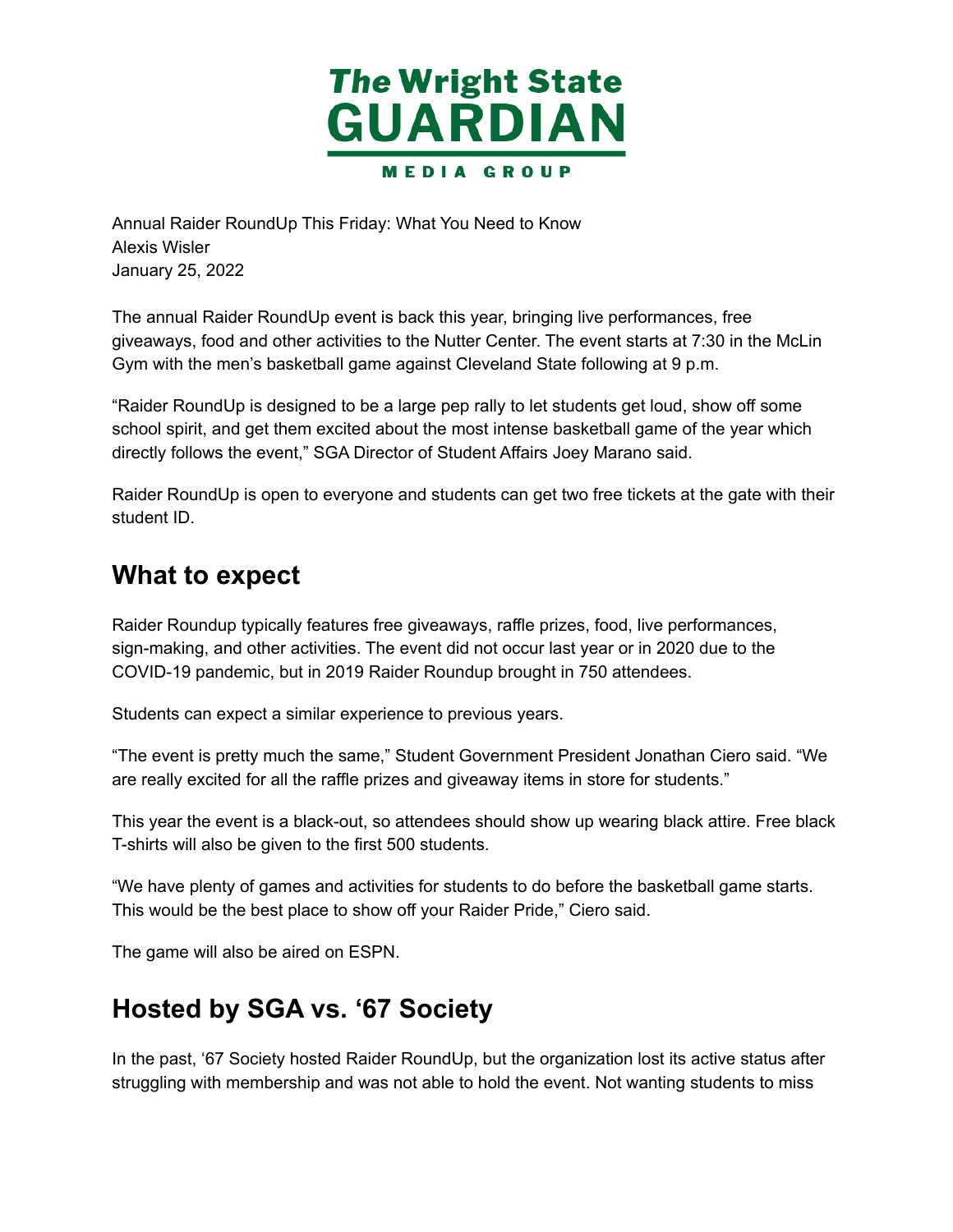

 out on this experience, Student Government Association (SGA) decided to host the event this year.

 "Sadly, '67 Society is not a currently active organization on campus. This is one of the staple events that happens each year, and we decided to step up and make sure that this event still happened," Ciero said.

 This year, Marano took the initiative to plan the event. This will be his first time attending Raider RoundUp.

 "After I learned the premise behind Raider RoundUp, it was clear that it was an event many individuals cared about and enjoyed in the past. I wanted to have this year's event live up to past occurrences so students have something to look forward to, like being able to just experience a larger-scale event, relax, have some fun, and support our team before the game," Marano said.

# **Raider pride**

 Raider RoundUp is a memorable experience for WSU students, according to Ciero, and he wanted to make sure that students were able to come together and show school pride despite '67 Society no longer hosting the event.

 "Personally, I am most looking forward to seeing everyone together and excited for the basketball game. I like to tell people that if they choose to go to one basketball game this year, come to this game and go to Raider RoundUp. It is events like these that define what it means to be a college student," Ciero said.

 The sponsors for the event, other than SGA, are The Wright State Guardian, University Activities Board, the Wright State Bookstore, WWSU, Army ROTC, Miracle Makers, Residential Community Association, Campus Recreations and Wright State Athletics.

As of right now, there will not be transportation provided to the Nutter Center.

 COVID policies remain consistent with Wright State University and go into effect during university-sponsored events at the Nutter Center. Masks will be required of all attendees at all times unless actively eating or drinking.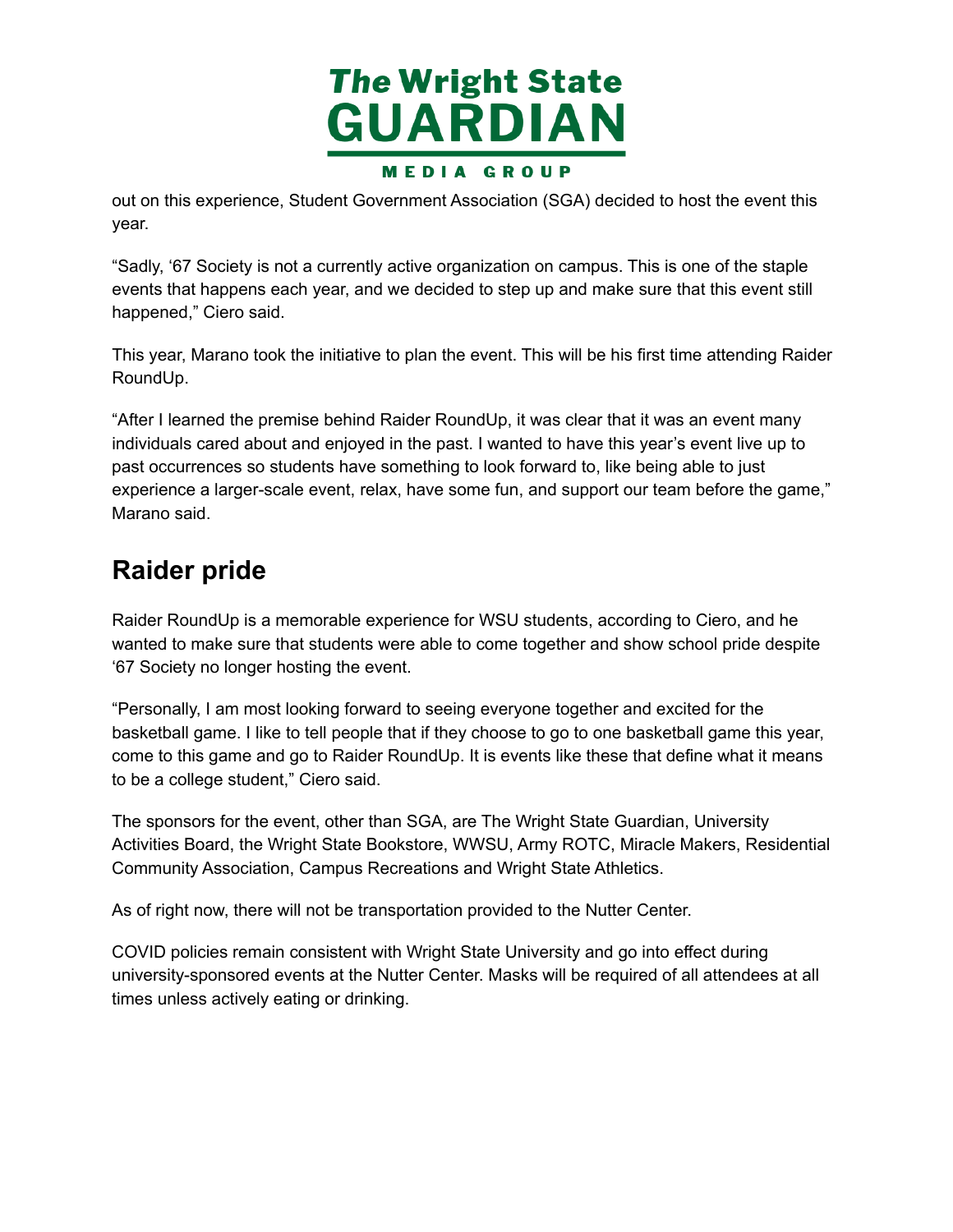

 Top Five Hobbies to Try During National Hobby Month January 26, 2022 Tobi Brun

 January marks National Hobby Month on the Wright State University (WSU) campus. Here are the top five hobbies for college students to try.

### **Meditation**

 The WSU campus has an endless multitude of quiet corners, comfy chairs and secluded spots to indulge in a relaxing meditation session. Meditation has been scientifically studied for students in conjunction with improved mental acuity, focus, and motivation.

WSU's radio station WWSU 106.9 offers a guided meditation show on Sunday afternoons from 4:00 p.m. to 5:00 p.m. from Jan. 23, 2022, to May 6, 2022.

 YouTube is a useful resource for any beginners in the art of meditation, the internet resource is full of self-guided meditation tutorials and calming background noises to distance oneself from the stress of college life.

# **Adult coloring books**

 Coloring is one of the most tried and true relaxation techniques over the past handful of centuries. Coloring has shown to be an asset of art therapy techniques, and to alleviate symptoms of anxiety.

In an [article](https://www.abc.net.au/radionational/programs/archived/booksandarts/why-are-australian-adults-drawn-to-colouring-in-books/6750808) by Jeremy Carter, Dr. Stan Rodski, a neuropsychologist who has created his own line of adult coloring books, explains this phenomenon.

 "We now have technology that can measure brainwaves and heart rhythms, the most amazing thing occurs [while coloring], the beats per minute and brain waves relax. When you have things that you can predict will happen in a certain way, it is calming for us," Dr. Stan Rodski said.

# **Photography**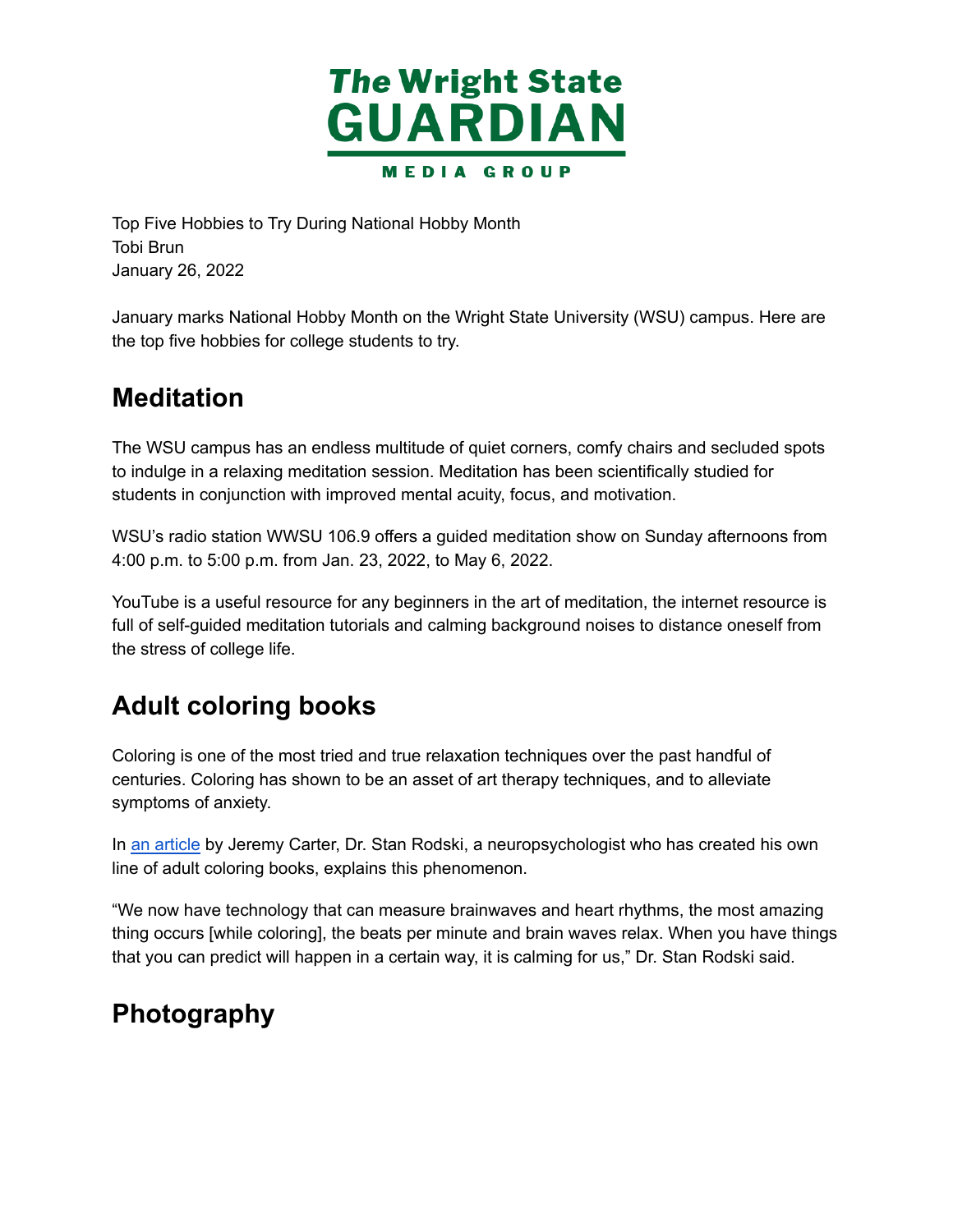

 The WSU campuses consist of 730 acres to explore and capture through the lens of a camera. The main campus is boxed in by stunning Metroparks and forests for the avid student photographer to explore as well.

 Many student organizations rely on student photographers as well as employ them for their services. There is also an array of classes in photography on the class roster for WSU.

 "It's a good hobby to have because it shows your perception of the world through your photos," senior African Studies major Taylor Morgan said.

## **Strategic Games**

 One of the most common hobbies is the wide world of strategic mind games. From the weekly crossword to the strategic role-playing game Dungeons and Dragons (DND), students come together to play, compete and challenge their minds with strategy games.

 "Games are helpful to me to decompress at the end of the day," Zoe Skultety, a second-year graduate student in psychology said.

### **Learning a new Language**

 WSU has a wide array of diversity in the languages spoken on campus, and an assemblage of student-led language clubs for Chinese, Spanish, German, French and Arabic.

 "I'm learning Hebrew right now, it's time-consuming but it's definitely worth it. It could be just a fun pastime, explore your own culture, or a culture that you're interested in," senior English literature major Josh Tippui said.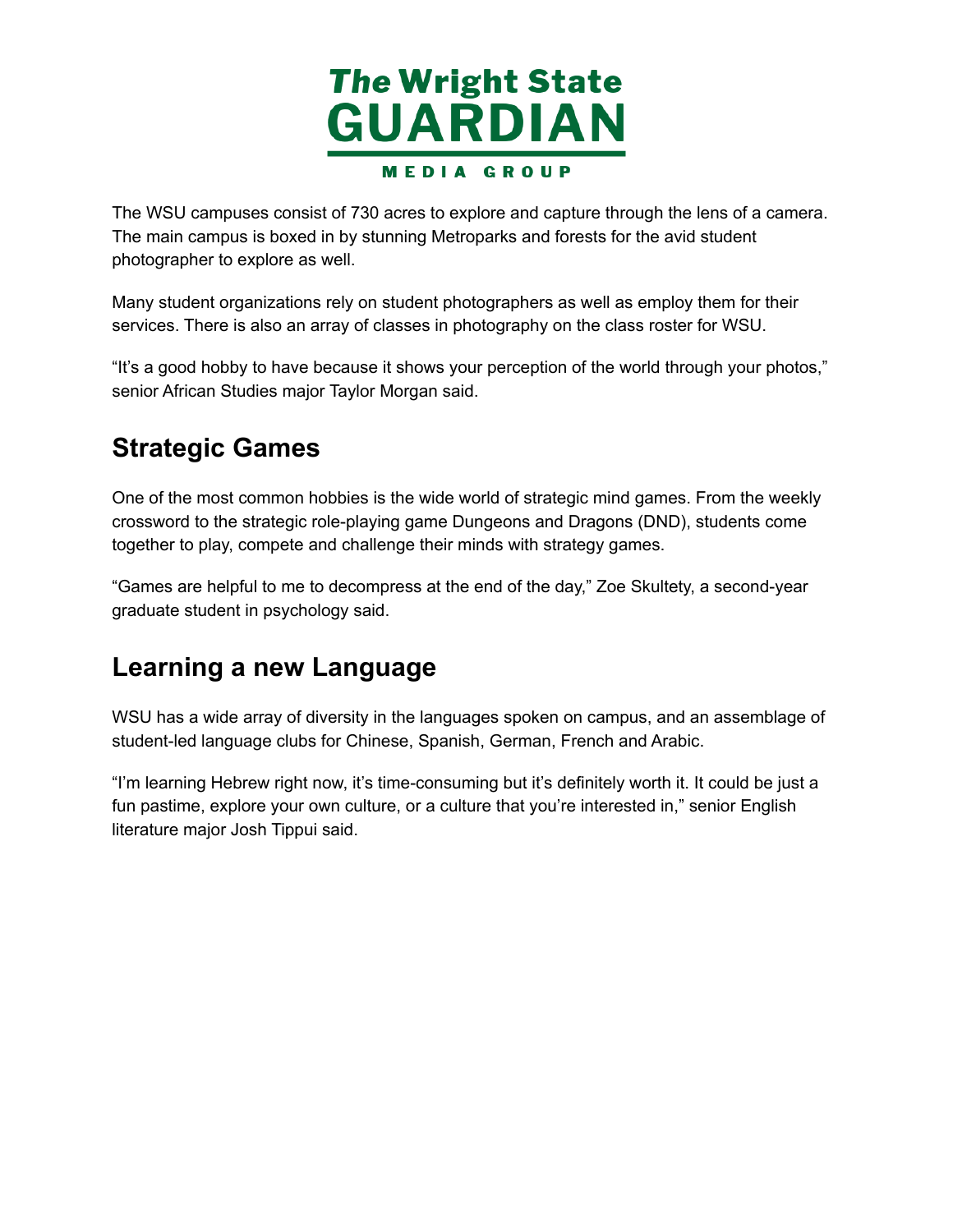

 Community Holds Memorial to Celebrate Life of Impactful Alum January 26, 2022 Jamie Naylor

 Members of Wright State University (WSU) celebrated the life of impactful alum and graduate student William Krueger in an emotion-filled memorial ceremony held on Sunday, Jan. 23.

## **The memorial service**

 Family, friends and WSU community members gathered Sunday afternoon to honor and reflect on the life of alum William (Will) Krueger, who passed away unexpectedly on Jan. 17, 2022.

 The somber affair, held in the WSU Student Union atrium, lasted over two hours as the loved ones of Krueger shared their fondest memories of him and his time at WSU.

# **Family relations**

 Krueger, 27, received his undergraduate degree in mechanical engineering and was working on receiving his master's in business administration from the Raj Soin College of Business, according to his obituary.

 Krueger was also the son of Cheryl Stuart, director of career services. Stuart has worked with the university for over 28 years.

### **Involvement and legacy**

 While attending WSU, Krueger was involved in various organizations including Miracle Makers, Sigma Phi Epsilon Fraternity and the swim team.

 Many of his friends and fraternity members shared memories and stories during the memorial service. Jason Moorman, a close friend of Krueger and fellow fraternity member, led the ceremony while reflecting on his own memories with the young student.

 "There [was not] a time you spent with him where you [were not] having a good time," Moorman said. "We share this legacy and the impact he had."

Others spoke of Krueger's positive personality, fun spirit and giving nature.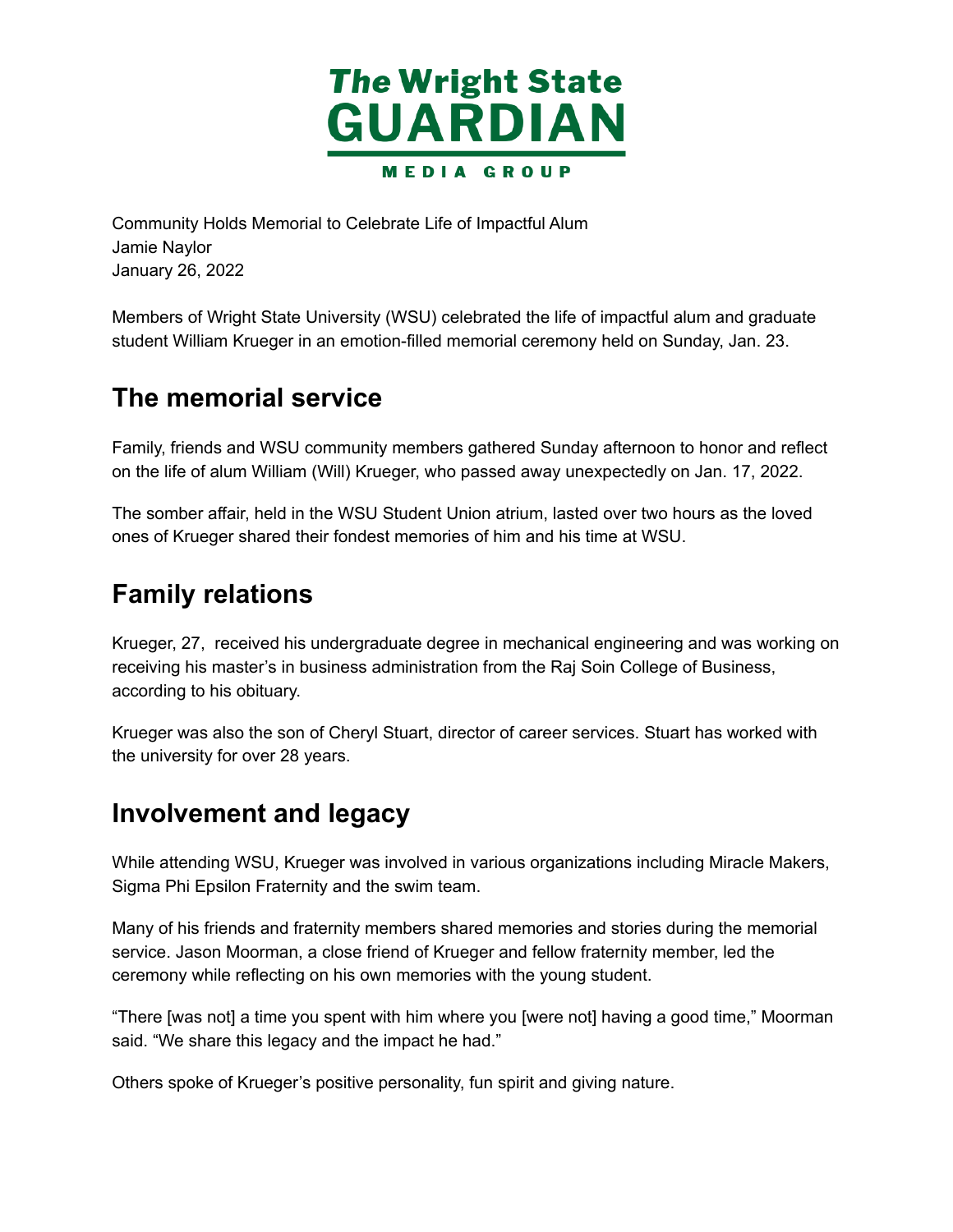

"[He] was always cheerful, always smiling," Jeremy Keller, advisor for Sigma Phi Epsilon, said.

 Post-graduation, Krueger went on to work at the University of Dayton Research Institute and continued his graduate education with WSU.

Due to Krueger's high involvement in Miracle Makers, his family set up a donation fund in his honor for the organization. According to Gina Keucher, advisor for Miracle Makers, the fund has already raised \$4,300. Those looking to share a memory of Krueger or donate to the fund may find information on his [obituary](https://www.westbrockfuneralhome.com/obituaries/Will-Krueger/#!/Obituary) site.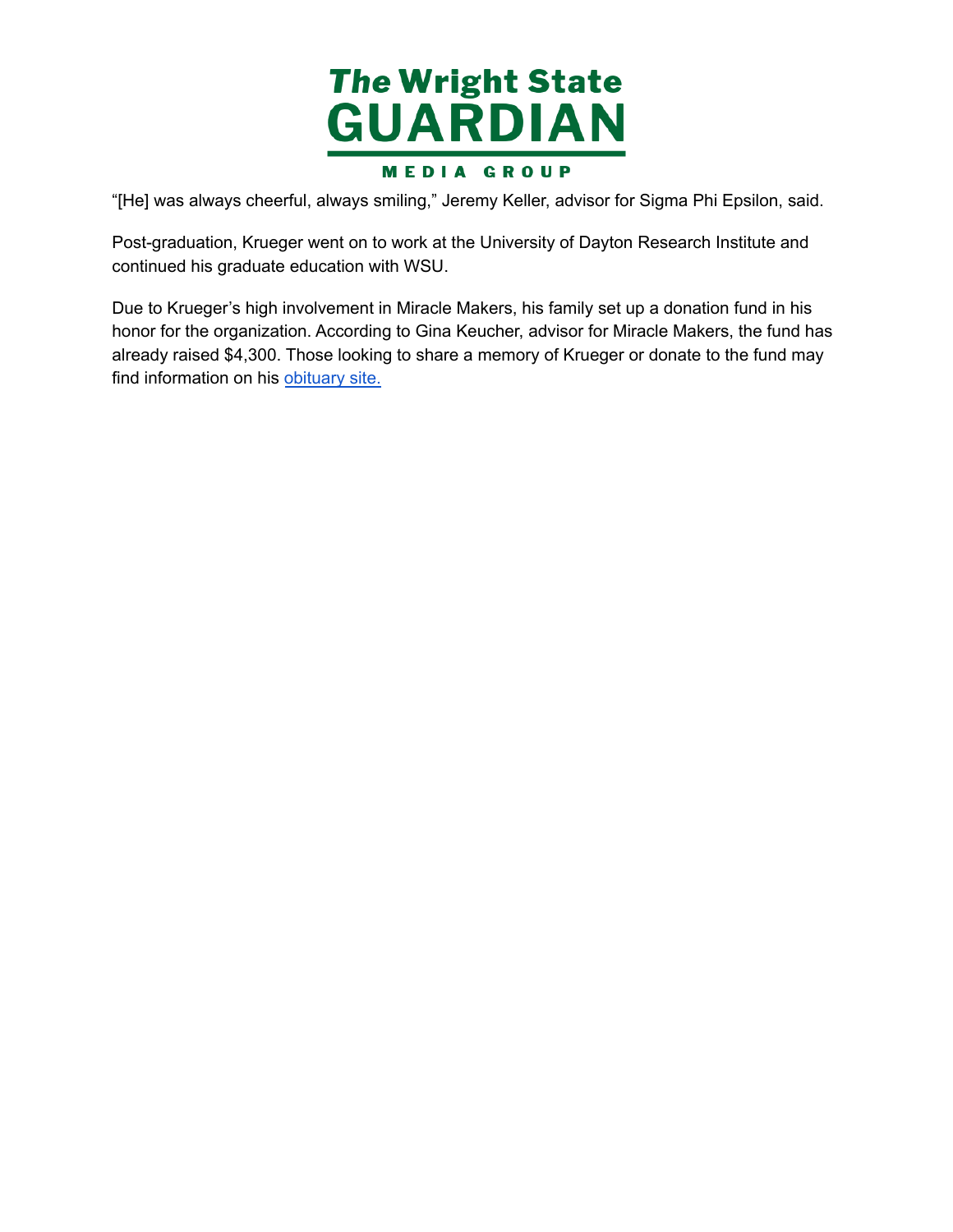

 SGA Announces Constitution Changes, Removal of House of Reps January 26, 2022 Emily Mancuso

 SGA (Student Government Association) met on Tuesday, Jan. 25 to discuss new scholarships available through SGA, constitution and bylaw changes and various other governmental affairs.

# **SGA scholarships**

 SGA will hand out four scholarships, one worth \$1,000 and three worth \$700. The SGA Scholarship Committee has opened up applications for the scholarships. The deadline for application is March 9.

 Preference will be given to those interested in SGA internships or involved in such internships, but scholarship applications will be open to the entire student body. Paid members of the student government will not be eligible.

 The SGA Scholarship Committee will conduct interviews at the end of March and announce the recipients in early April. SGA plans to conduct an annual fundraising event for this scholarship program in the coming years.

### **Constitution and bylaws changes**

 The constitution and bylaws underwent a few major changes and many minor changes, which include more clear and proper language.

 SGA is removing the House of Representatives due to lack of use. Responsibilities will be divided up and given to other positions. Instead of a Speaker of the House, SGA will have a Director of Student Organizations.

 A senate chair for the Lake Campus will be added to better accommodate Lake Campus students. This chair will receive voting privileges.

 In order for students to campaign for president, they must be at least at sophomore level in credits and have been at Wright State University for at least a year. Prior to this change, students were required to be at least a junior level in credits.

The power of executive orders was explicitly defined in the constitution.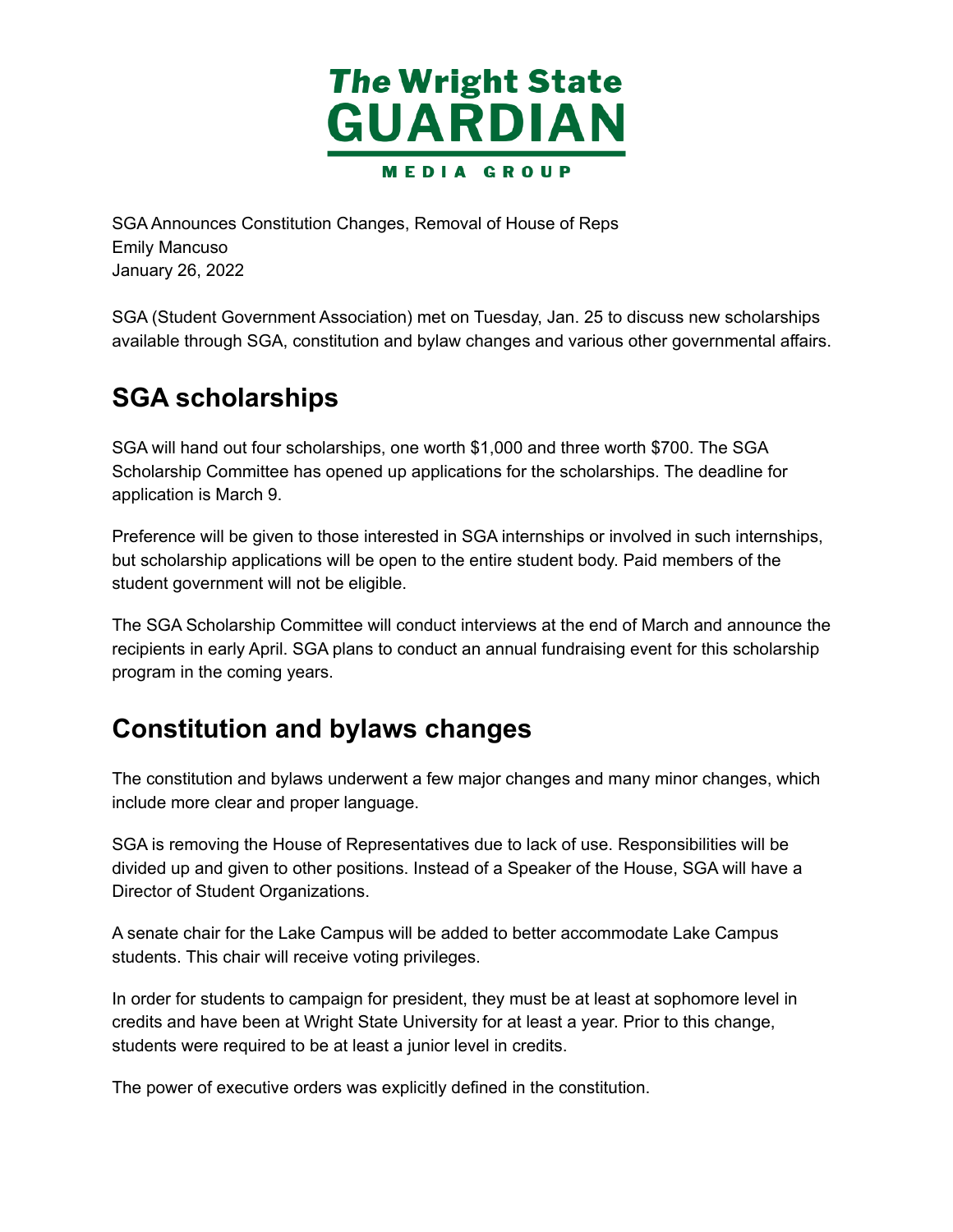

# **University affairs**

 The Undergraduate Academic Policy Committee is working on merging the two different policies for undergraduate certificates into one central policy. The merge of policies has altered the definition of undergraduate certificates.

 There will be a makeup day, Friday, Jun 24, added on to summer B and C courses due to various holidays during those weeks.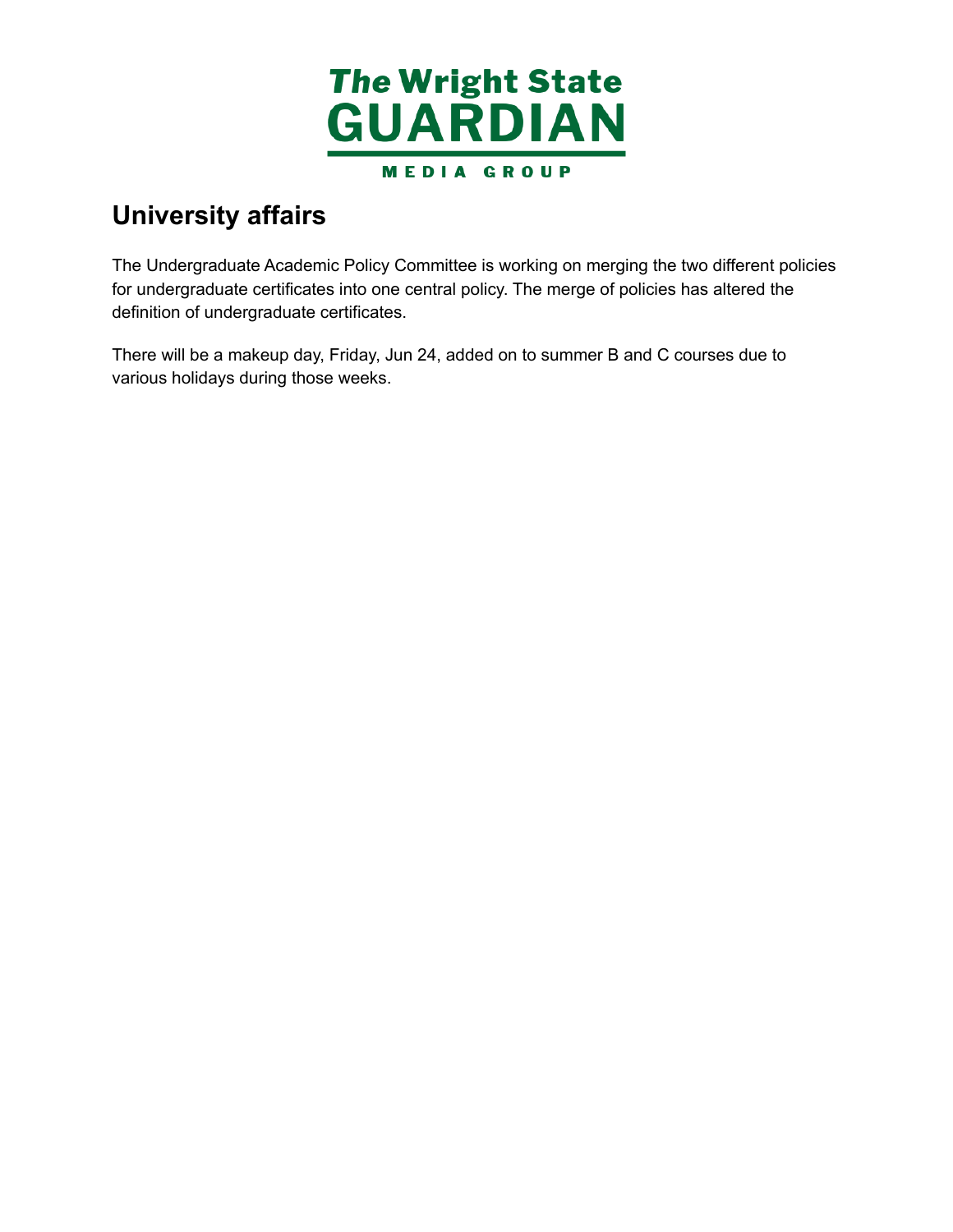

 COVID-19 Impacting Both Wright State Basketball Teams January 26, 2022 Noah Kindig

 While fans are back in attendance for NCAA athletics and some regulations are starting to lift, COVID-19 has had a huge impact on Wright State University (WSU) basketball off the court in recent weeks.

 The pandemic hit the women's basketball season harder than the men's as the women's team was forced to cancel eight games in December, including four conference games that were ruled as forfeits.

 While the worst of the disease seems to have passed through the program, more cancellations and postponed games could be in the future.

 "I think at this point, it's more on the other teams canceling," Kari Hoffman, head coach of women's basketball at WSU, said. "We're not really worried about it, but it's something we can't quite control."

### **Impact on the women's team**

 The women's team was forced to forfeit four of five of their canceled games, as ruled by the Horizon League (HL) commissioner.

 All four of those forfeited games were at home, meaning that the Lady Raiders didn't play their first home conference game until about two and a half months into the season.

 "We were very disappointed," Edicia Beck, a forward for the women's team, said. "I mean, we wanted to play some league games to get better."

 But, according to Hoffman, the virus already going through the team means they will be less likely to forfeit any more games this season.

 "We will have enough players probably for the rest of the season," Hoffman said. "It's just run through our team in December at this point."

### **Impact on the men's team**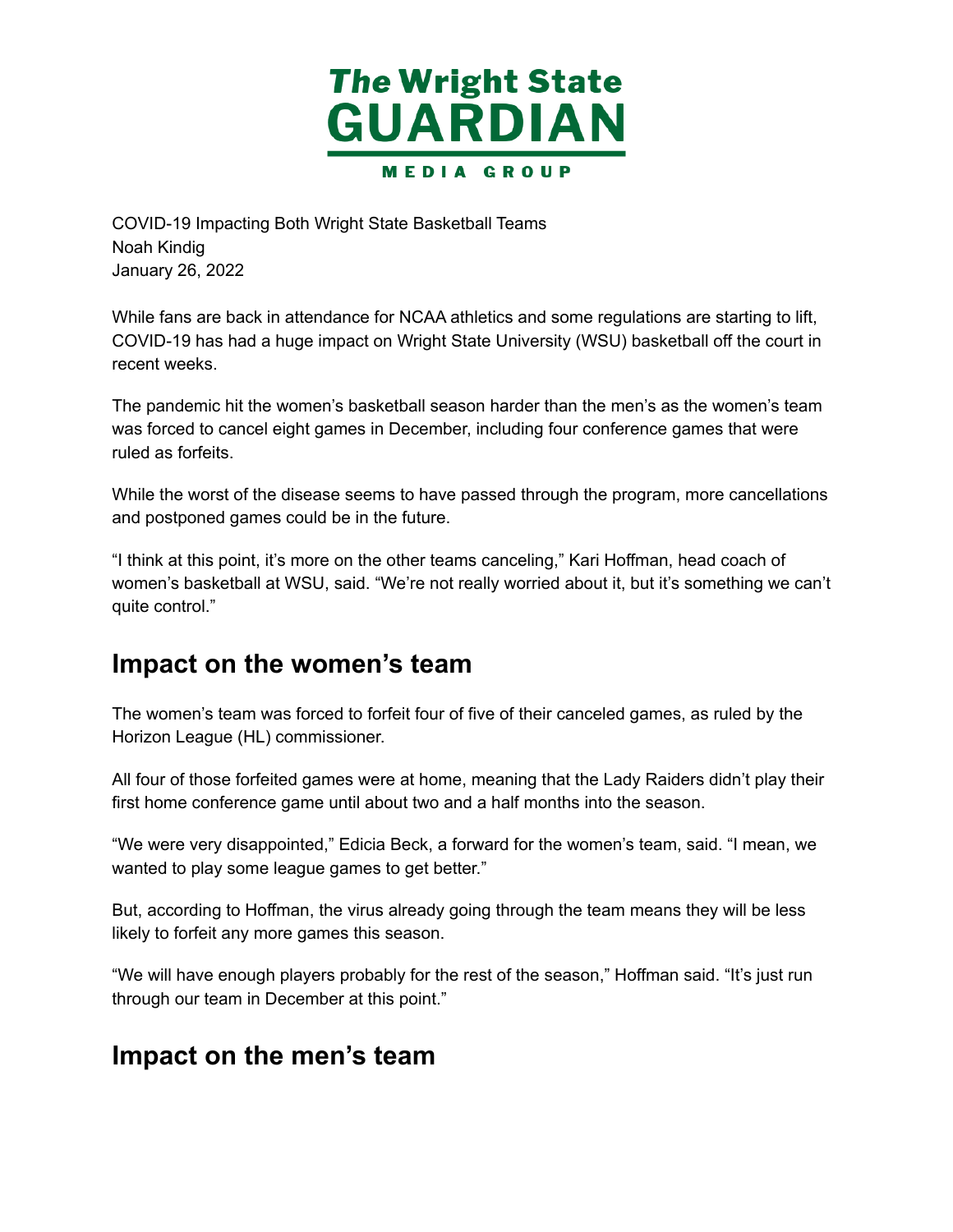

 While the men's team has been able to play all of its games so far, due to four players out with injuries and another four out due to COVID protocols, they were forced to play two conference games shorthanded.

 This seven-man roster was able to barely score a win against the Robert Morris Colonials and ended up losing to the Youngstown State Penguins, 87-90.

 "The teams that deal with it the best and don't use it as an excuse will do better," head coach Scott Nagy said, refusing to make excuses for the loss.

 The team lost by three points while missing two starters and two other seasoned shooters due to those players being exposed to COVID.

 With that loss moving the Raiders to 8-2 in league play, the game against Youngstown could be the difference in a regular-season championship, with both the Oakland Golden Grizzlies and the Cleveland State Vikings at 8-1.

 But, with their players back in the active roster as well, the men's team looks set to play with a full roster for the rest of the season.

 "It was definitely nice to get our guys back," Grant Basile, a forward for the men's team, said after their recent win over IUPUI. "It gave them a little confidence. I think everyone played well, and we had a good week of practice. I think we're ready."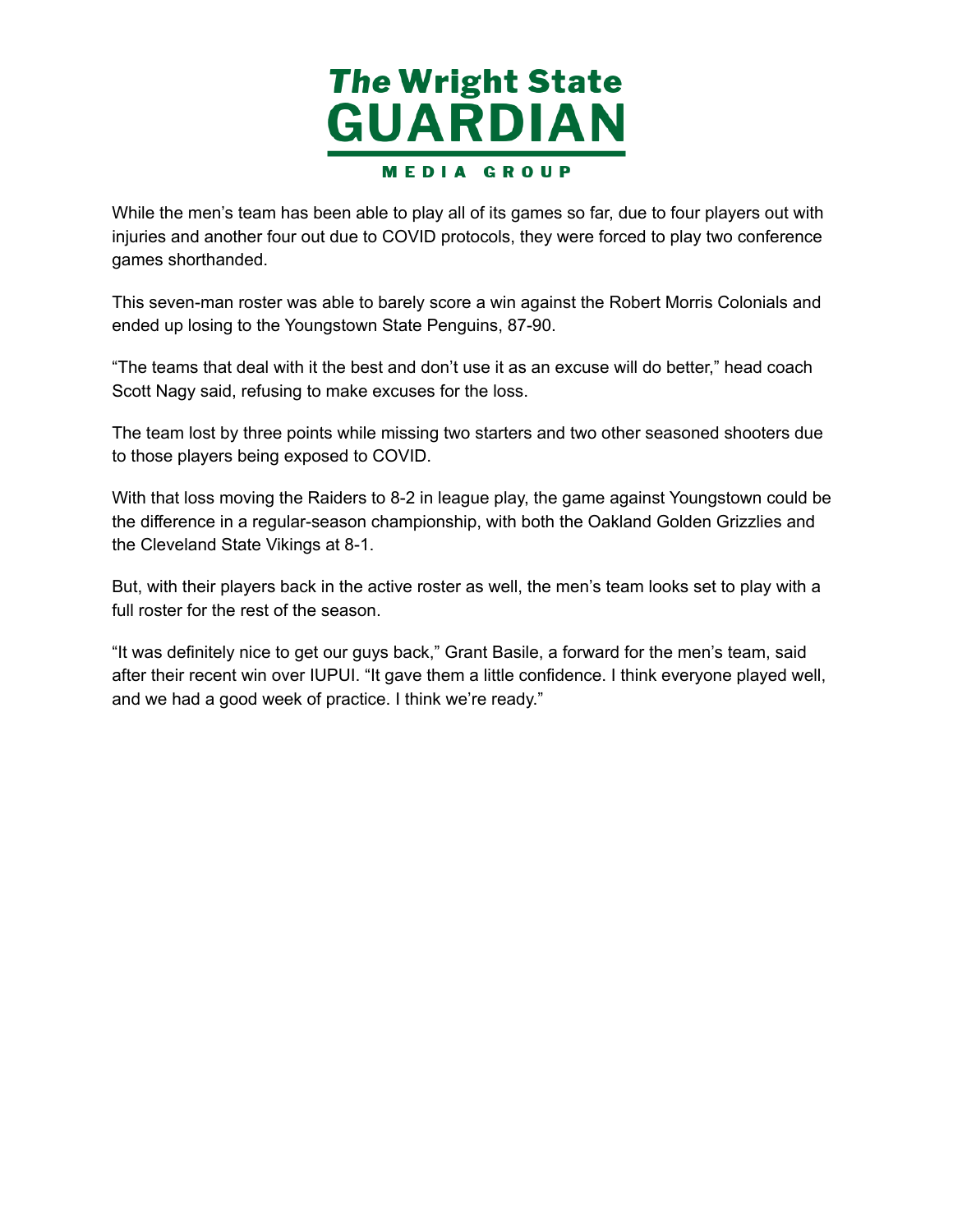

 WSU Raider Active Program, KNH Classes, Still Canceled Indefinitely January 27, 2022 Beck Lenz

 When Wright State University (WSU) went online in the spring of 2020, the campus's Raider Active program was canceled. Now students are wondering if the program will be brought back.

# **What was the Raider Active Program?**

 The program, which included 49 total classes ranging from archery to yoga, was created to introduce students to sports-focused exercise. It was offered by the Kinesiology department until its cancellation.

 According to the program webpage, the benefits of joining a Raider Active class were "the quality of instruction, cost, equipment, and an increase in social interaction."

 Each instructor was chosen because of their mastery of the sport they would be teaching, and students taking between 11-17 credit hours did not pay an extra instructional fee for the class. However, students did have to pay a small lab fee for use of any equipment.

 Another goal of the program was to provide a space for students to learn a new sport or skill, make some new friends and get some exercise while trying something that they might not otherwise get a chance to do.

 One example of this was the fencing class. On its own, fencing is an expensive sport typically assumed to be almost exclusively for members of the upper class who could afford the equipment. The Raider Active program gave students interested in fencing an opportunity to learn about the sport for a substantially smaller fee than they would need to pay at a private club.

# **What do students think?**

 The classes also provided an unexpected bonus: increased club attendance. Tisha Sharma, president of the WSU Fencing Club, first became involved in fencing through the class.

"It was super fun," said Sharma. "A lot of our members came directly from the classes."

Sharma noted that the classes were always full of new students.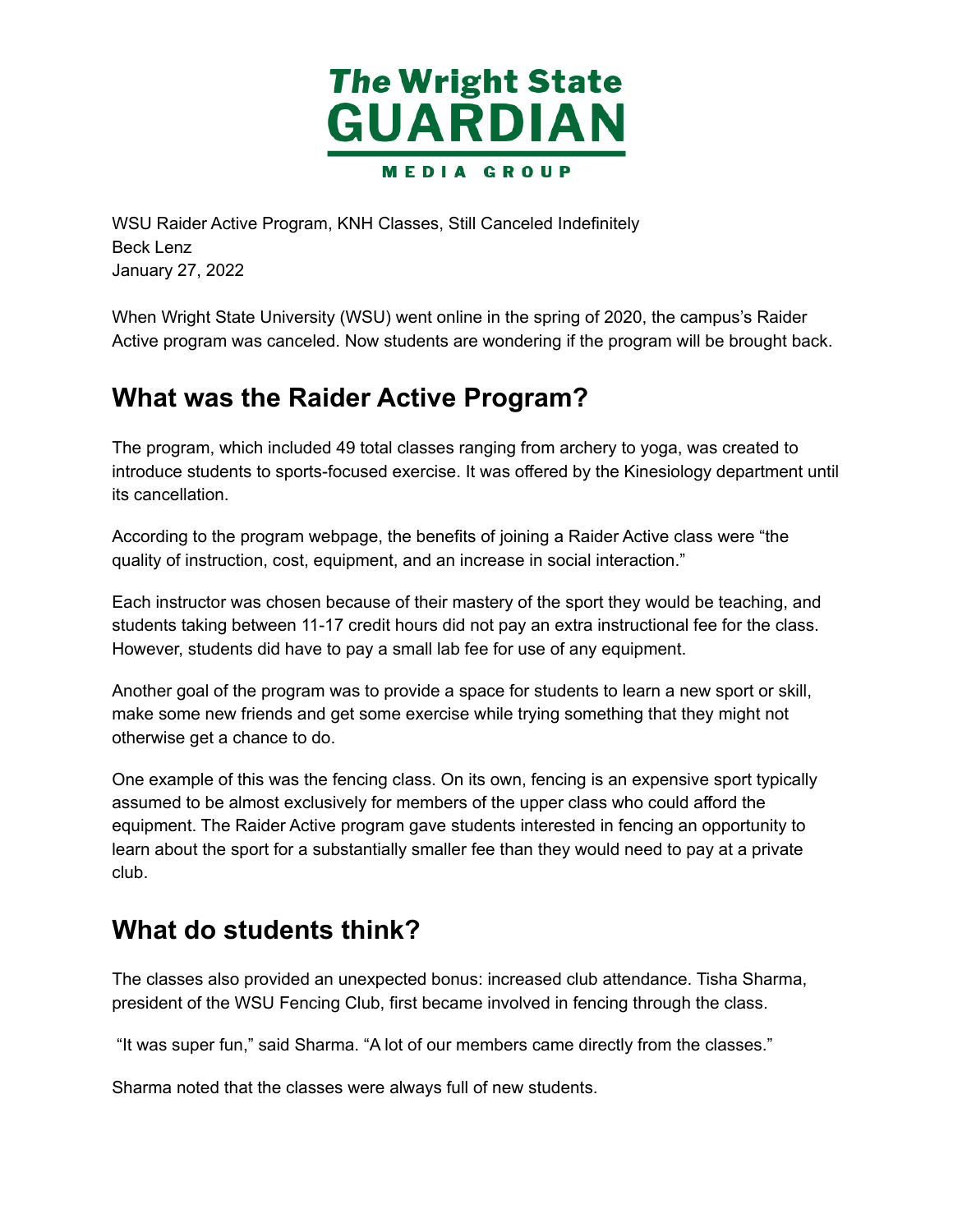

 From 2017 to the program's cancellation in 2020, Sharma's friend, L. Palacio took seven different Raider Active classes.

"It would be a really great thing if they brought it back," Palacio said.

 Another interested party was the former fencing teacher, Cheryl Paquette, who had been working in the Raider Active program for 20 years before the program was shut down. She had good things to say, not just about the fencing class but about the others as well.

 "Judo was one of the most popular, because [the teacher] was nationally ranked," Paquette said.

 Paquette is a WSU Alumni and was first introduced to fencing through the class. She met her husband there as well.

 "The reason I started fencing was because I had a lot of stress, and I thought that a gym class would help me relieve that stress. They need these classes back, especially with all the stress students are under these days," Paquette said. "The University is neglecting student's mental and physical health by removing these classes."

Paquette ended by saying she would teach the class again if the opportunity ever arose.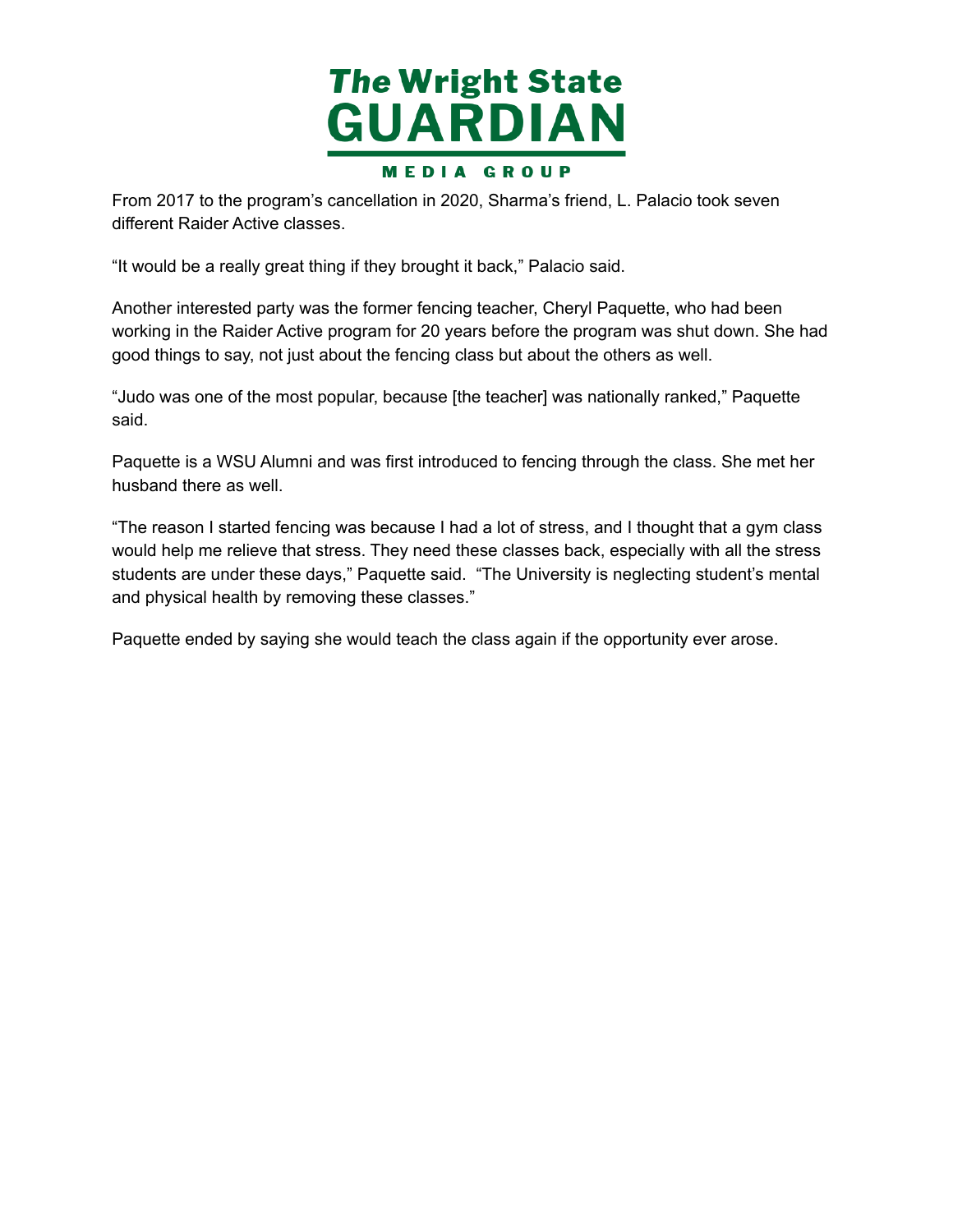

 WWSU Spotlight: The Spirit of College Radio January 27, 2022 Tobi Brun

 Founded in 1977, Wright State University's (WSU) radio station, WWSU 106.9, is staffed by a team of student professionals who call themselves a second family, bringing important and commemorative content to campus.

# **Who are they?**

 The team at the radio headquarters at 018 Student Union says that there is something for everyone across all their multimedia platforms, from podcasts to talk shows to live streams, WWSU's content is accessible for any student to consume.

 "We are very proud of our versatility and our diversity of content. We offer content from podcasts about politics to music, live DJs playing Friday and Saturday nights, to live talk shows with students here on campus just wanting to get their opinions out. We do a lot of sports talk shows as well, whether that's about Wright State or in the general sports world," said General Manager Shea Neal.

 On Sept. 29, 2021, the station participated in World College Radio Day, streaming 17 hours of content on the air, and was awarded the Spirit of College Radio award, one of seven in the U.S.

 "I remember when college radio day first started, I was always trying to win the award but never was successful. Glad to see the station is thriving, involving and contributing to the community. Congrats!" Sean Martin, a WWSU alumni said.

# **What do they do?**

 In the U.S., less than 10% of colleges have a college-affiliated radio station, according to Neal, and, WWSU 106.9 brings a unique voice and perspective to the student body and the loyal listenership of the station over the past 45 years exhibits that fact.

 The station is consistently creating new avenues of content, an example of which would be an upcoming Friday night show entitled TGIF hosted by Chief Engineer, Patrick Schmalstig. They described the show, which will air from 6:00 p.m to 9:00 p.m., as an unscripted free form community show for the student body to connect with.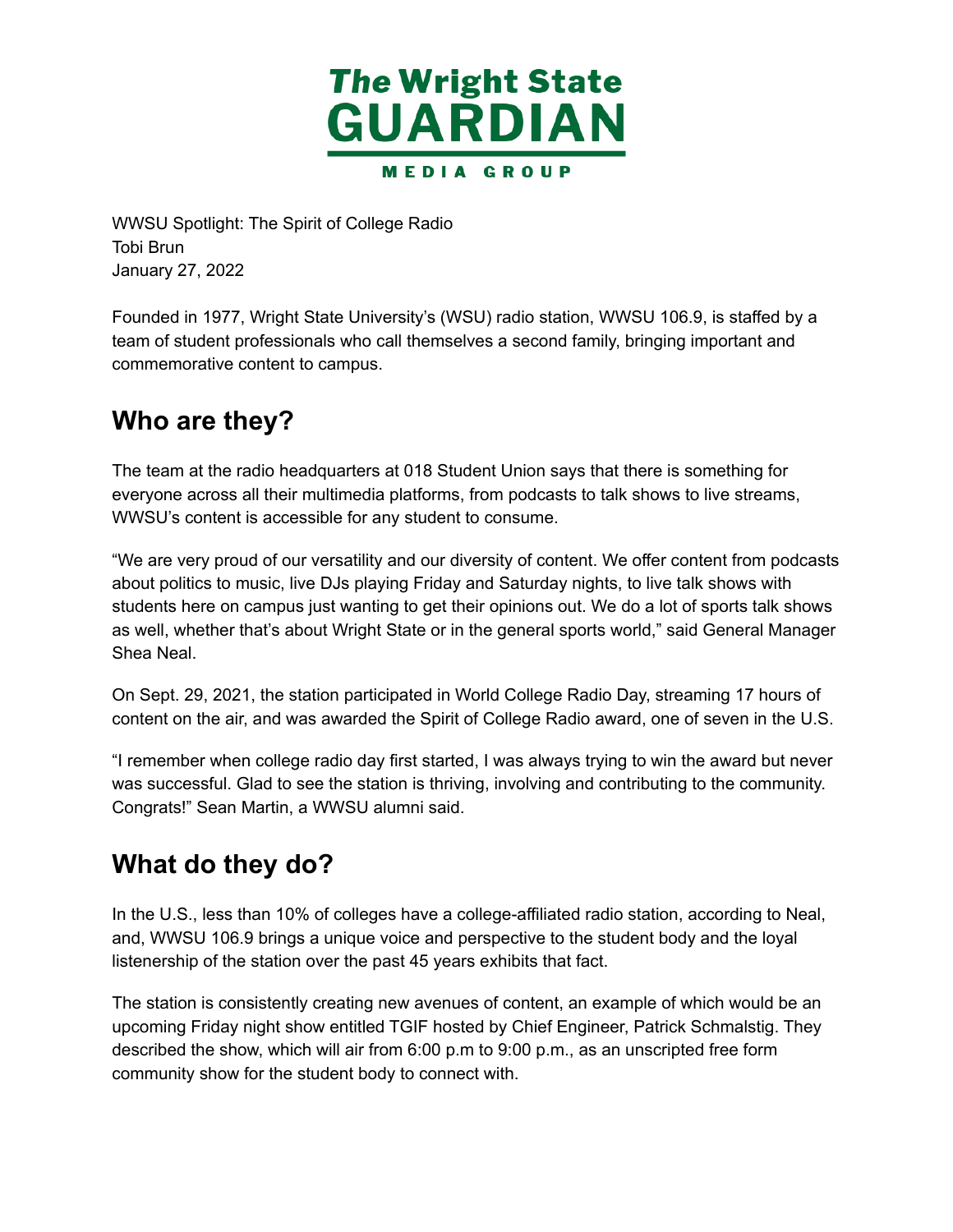

 "The show is hugely interactive. We keep it open to a phone line if anybody wants to call in. People can also interact through the website through the chat platform," Schmalstig said.

 Schmalstig described the core value of the station in three words as, "Freedom of Speech," and the station prides itself on its integrity of reflecting each individual facet of the student body

 "One notable show we had students from six different religions all on the air to talk about religion. We had an atheist, a Baptist, a Christian, an agnostic, a Muslim and a fundamentalist. We had a really interesting discussion, and we learned a lot about each other's perspectives on spirituality and religion," Schmalstig said.

# **To join in**

 "It's a common stereotype that a lot of people think that in order to be part of WWSU, you have to be this on-air extroverted talk show host. That's not true. I would say that we will find a way to incorporate what you love into something that you can do here. Odds are we've done something similar to it, or we're thinking about doing something like that. And if we aren't, we're always open to new ideas as well," Neal said.

He encouraged any students interested in the station to join.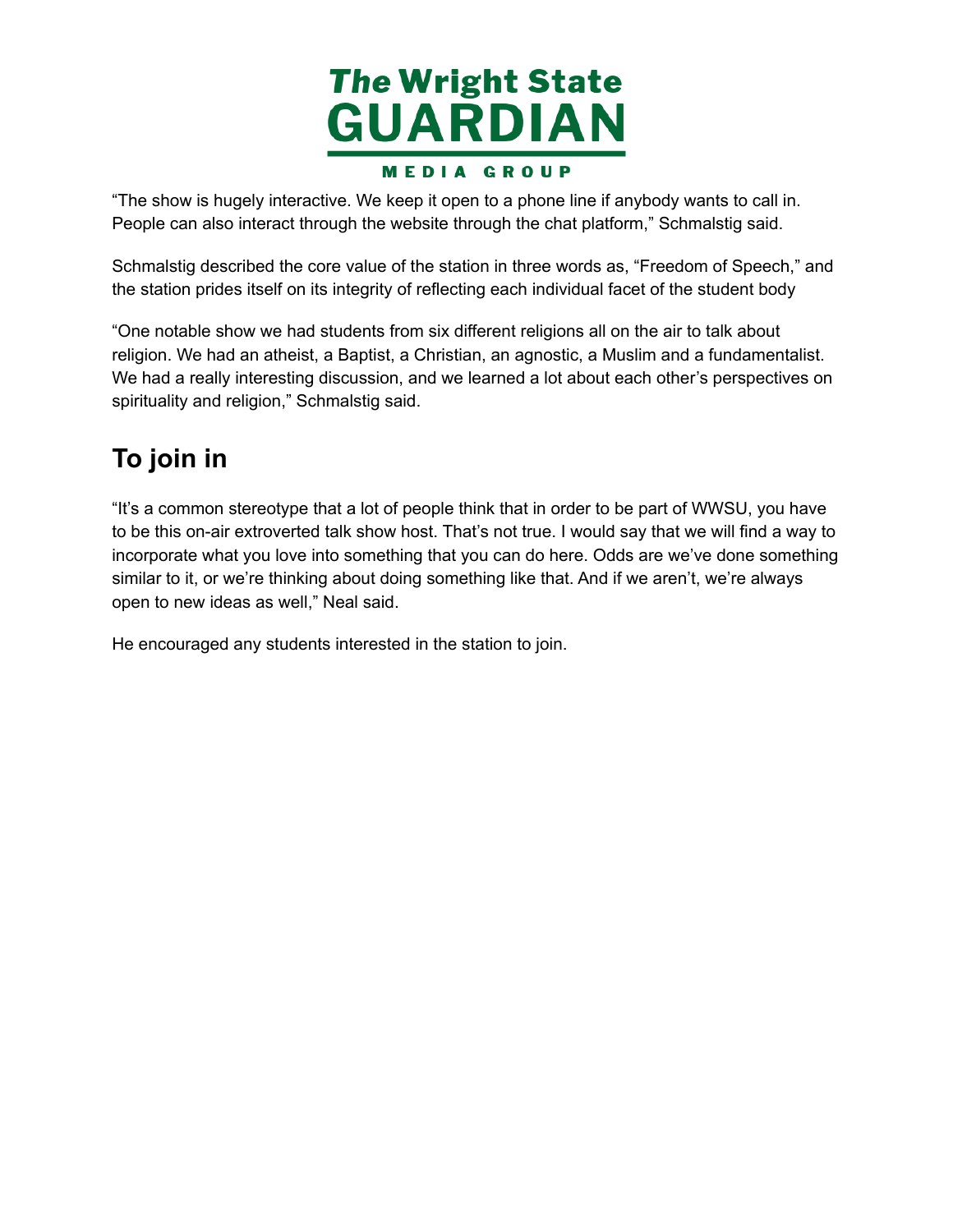

 Faculty Senate Members Qualify Course Delivery Policies January 27, 2022 Jamie Naylor

 As COVID-19 cases rise on Wright State University's (WSU) campus, faculty members clarify academic policies regarding course delivery methods while reflecting on pandemic difficulties.

# **Provost's policies**

 On Jan. 5, 2022, Interim Provost Oliver Evans sent a communication to all university faculty regarding the policies on course delivery for the spring semester.

 The communication stated that faculty could not completely change their course mode of delivery from what was published in the course directory. This policy is based on the existing policy 2030, which deals with faculty duties.

 "Faculty members have an obligation to meet their scheduled classes throughout the scheduled time unless an alternative learning experience has been assigned in the syllabus as part of the course requirement," the policy states.

 Not mentioned in the provost's communication is another academic policy, the Wright Way Policy 4160, which allows faculty members who teach in-person classes to conduct their course up to 20% online.

 Faculty Senate President Brian Boyd explains that for the average 14-week course, 20% would be about two weeks.

 With the rise in COVID cases on both of WSU's campuses, faculty may use this policy if they contract the virus or if a large number of their students do.

 According to Evans, department chairs and college deans are responsible for the enforcement of both academic policies.

### **COVID concerns**

 WSU saw the highest number of COVID cases in the week of Jan, 11 to 17, with 190 active cases among students, staff and faculty on both campuses.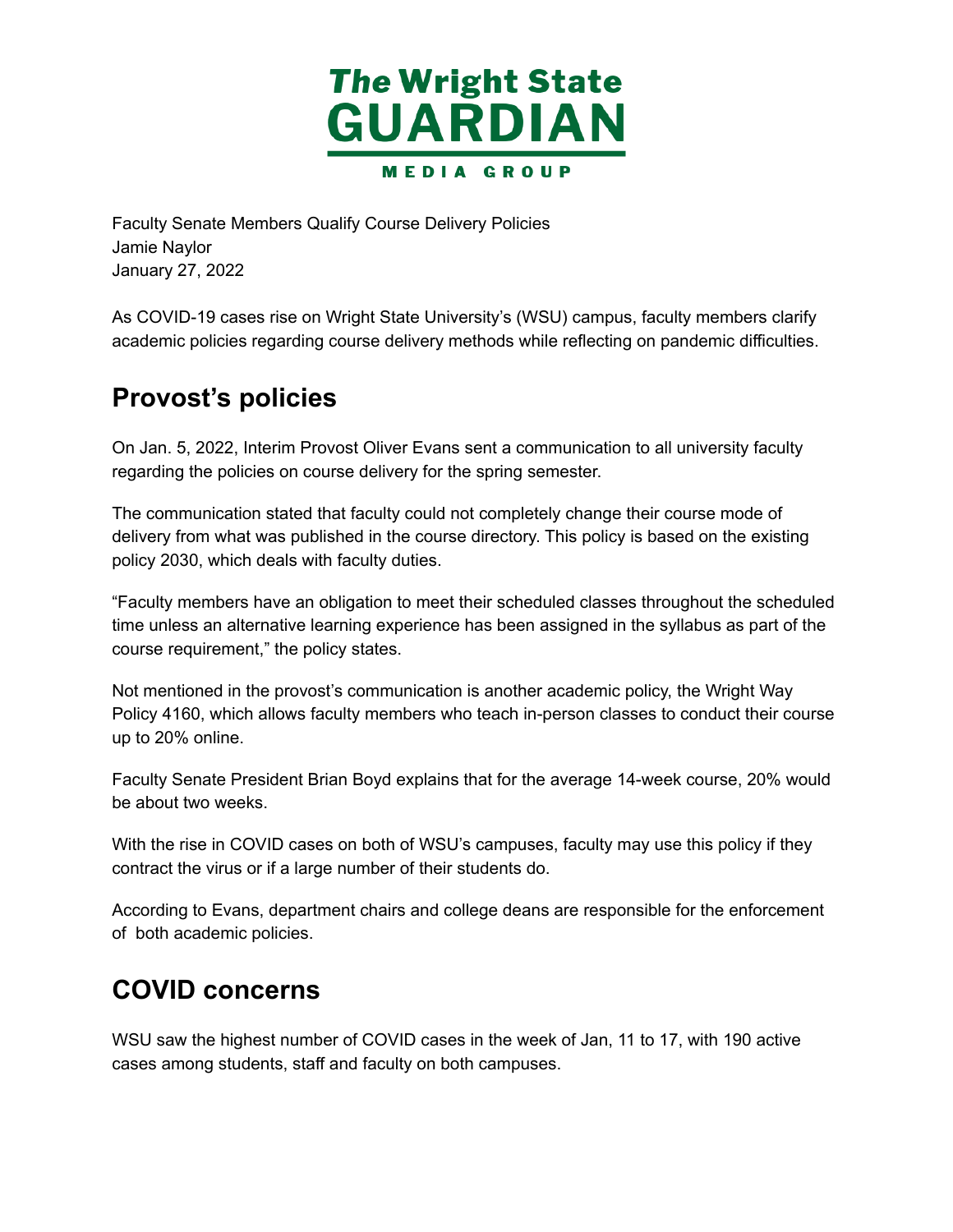

 This surge is causing concern among students and faculty alike regarding course delivery, health and safety.

 "I think [there is] a lot of uncertainty. I think that faculty, students, staff, administrators are all trying to just navigate this (COVID) the best we can," Boyd said.

 Faculty Senate Vice President Dr. Megan Faragher reflects on the efforts faculty make to plan for COVID disruptions in the classroom and keep students connected through online learning.

 "It almost feels like you (faculty) are planning two courses," Fragher said. "My concern is always retaining students and helping them through all this because [COVID] is a highly traumatic experience all around for everybody."

# **AAUP-WSU response**

 Groups like the Faculty Senate and the Wright State branch of the American Association of University Professors (AAUP-WSU), work with university administration to create and maintain policies like 2030 and 4160.

 AAUP-WSU President Robert Rubin expressed support for the policies and advocates for ensuring faculty and student safety during the pandemic.

 "We have been working with the Provost's office, and more specifically with Vice Provost for Faculty Affairs, Professor Carol Loranger, to ensure that the balance between health/safety and educational mission is achieved," Rubin wrote.

 With these policies, the university plans to continue in-person instruction options throughout the spring semester.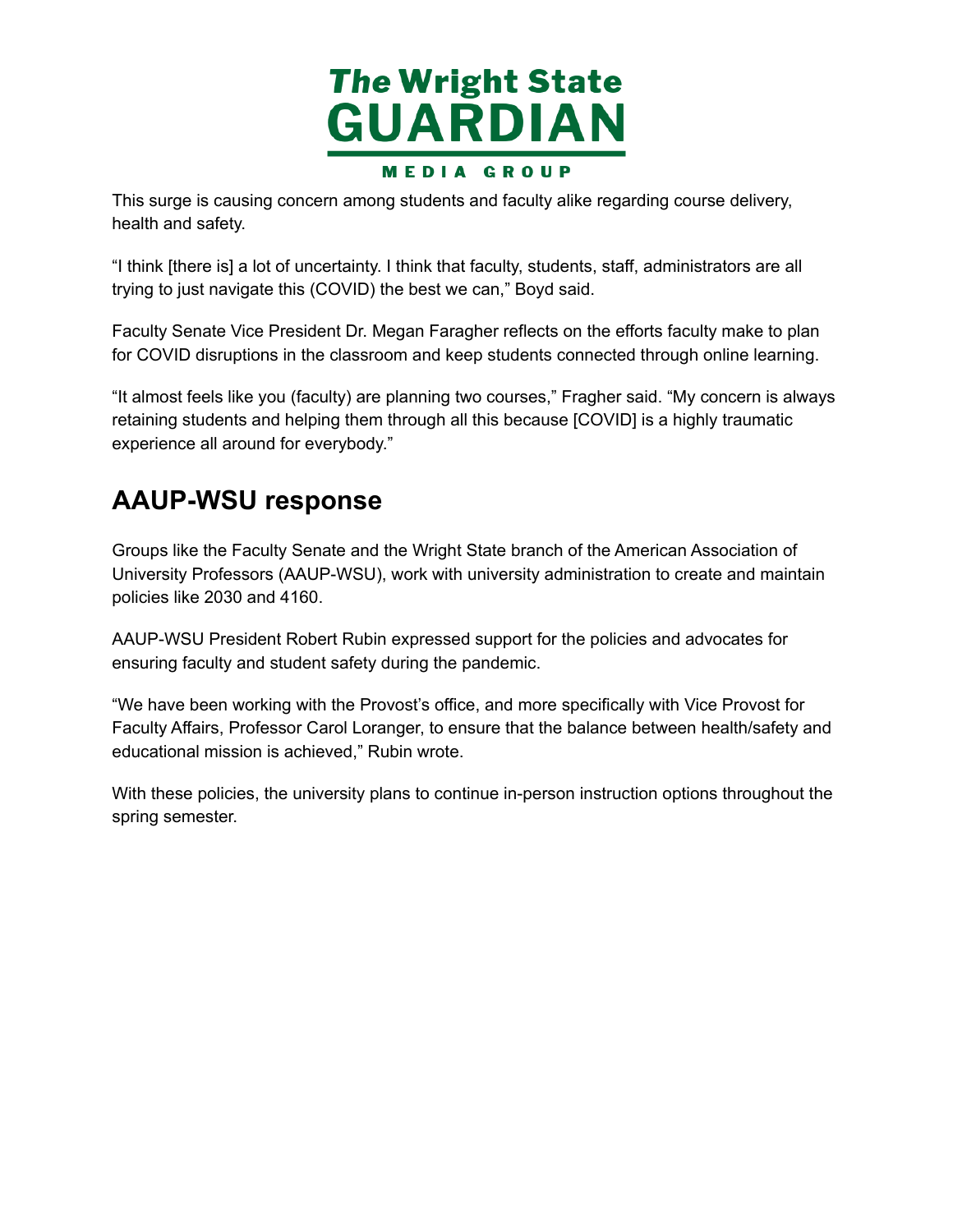

 Wright State's Student to Advisor Ratio Lower Than Previous Years January 28, 2022 Brendan Blankenship

 Wright State University (WSU) sees fewer students per advisor this semester despite a lower number of advisors this year compared to previous years overall.

# **WSU advising staff**

 WSU saw a decline in enrollment in recent years which lowered the students to advisor ratio according to Tim Littell, associate vice provost of student success.

 There are five student success suites at WSU that represent each of the five colleges. This is down from seven in previous years according to Littell.

 "As enrollments have declined in recent years, we collapsed the number of student success suits from seven to five which reduced some of our administrative overhead and our overall advising staff by only one position in the last two years," Littell said.

 Littell stated that there are four vacancies across the five suites. There are roughly 375 students to one advisor.

 "As the university continues to strive toward viable and sustainable enrollments, we remain focused on direct service to our students," Littell said.

### **Advising staff/enrollment at other universities**

 Other Ohio universities have seen different data on enrollment for 2021. Miami University reported 16,917 undergraduate students in 2021 compared to 15,644 in 2014. The university stated that they changed their advising system and do not have data on their advising staff.

 The University of Dayton stated they could not provide data on advising staff due to a different 475 total advisors according to their advising website. model used for advising. The university has a focus of 1-to-1 attention from advisors and has

 *The Wright State Guardian* reached out to Ohio University, but they did not provide a response.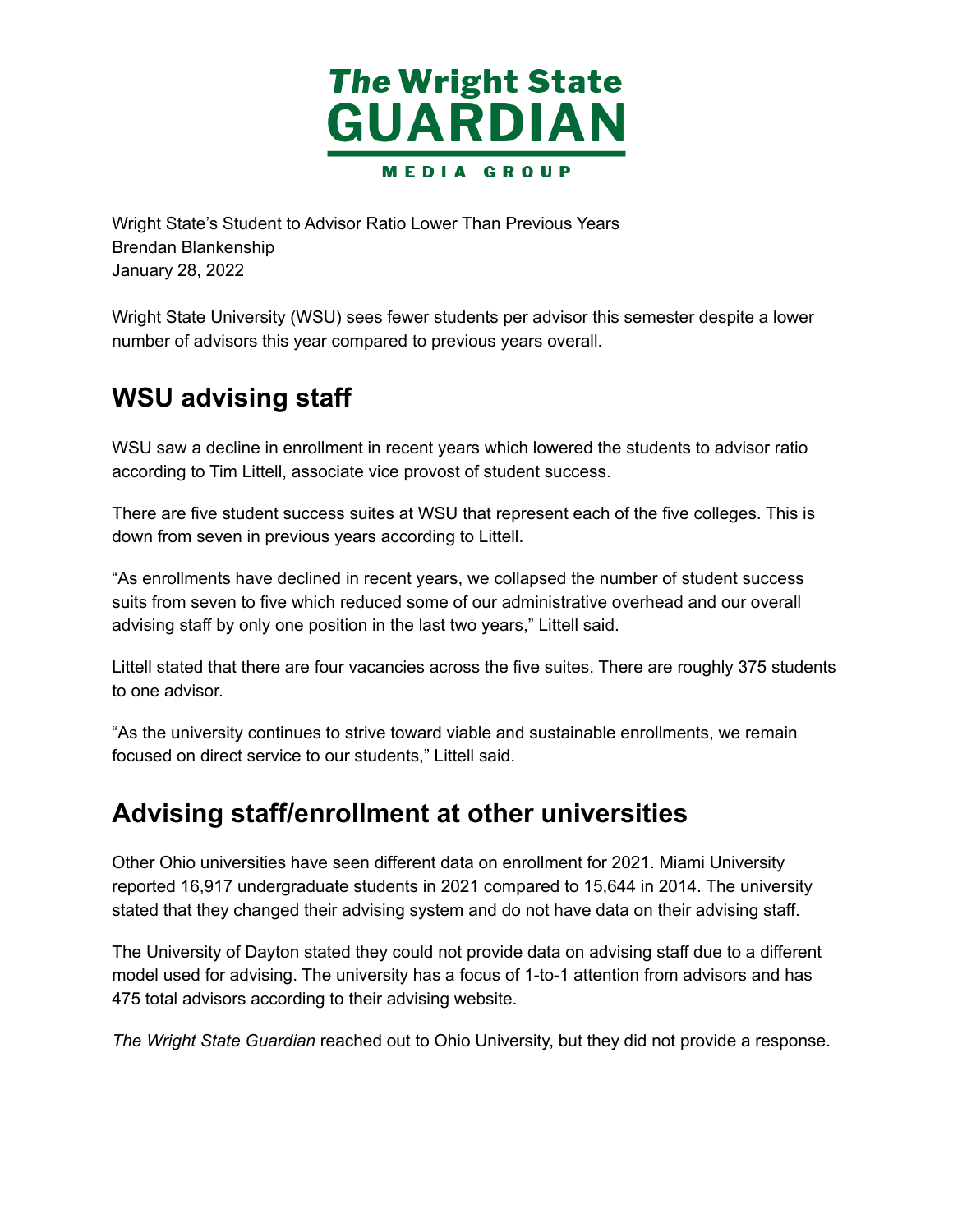

 Domestic Student Enrollment Continues to Decrease, International Rises January 28, 2022 Brendan Blankenship

 Wright State University (WSU) Faculty Senate met on Jan. 24 to discuss concerns in crime and justice studies, COVID-19 impact on campus and enrollment numbers.

# **Crime and justice concerns**

 Senators questioned the decision of adding military science as a course in crime and justice studies. Some senators thought that this course did not fit in this program.

 Sen. Marlese Durr, a professor in the sociology department, explained that there is only one criminologist in the sociology department.

 "I'm really concerned about this, this also impacts the sociology department," Durr said. "Because we have a big program and now we're having an introduction to crime and justice."

# **COVID-19**

 WSU is continuing its surveillance testing for students and faculty that have not uploaded their vaccine cards, according to President Sue Edwards.

 Students can either get tested at the testing center or at another medical center that provides COVID testing, according to Edwards.

 "You can actually test at a CVS or Kroger, but you must bring those test results in to demonstrate that you actually tested if you are actually part of the surveillance test," Edwards said.

 Edwards also stated that students can get a Pfizer vaccination or booster at the vaccine/test center on Wednesday mornings.

### **Enrollment numbers**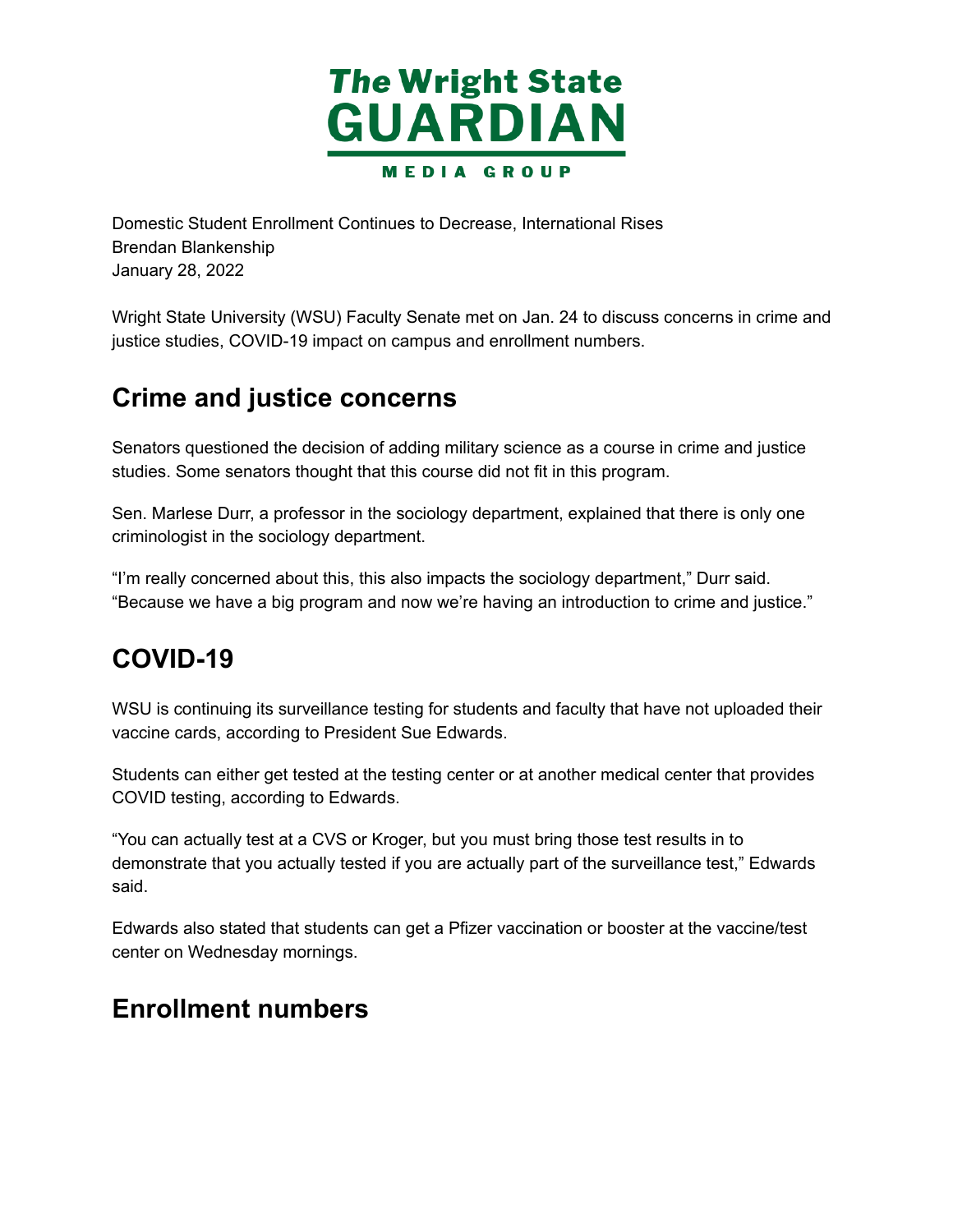

 The Senate is focusing on increasing domestic student enrollment. Edwards stated that international student enrollment continues to increase while domestic enrollment continues to decrease.

 "Our domestic students really are an area of focus as we move forward," Edwards said. "We will continue to grow [international enrollment]."

 WSU has seen a 10% overall increase in college applications overall since last year according to Edwards. Edwards also stated that there is a 21% national increase in college applications this year compared to last year.

The Faculty Senate will meet again on Feb. 14 via WebEx.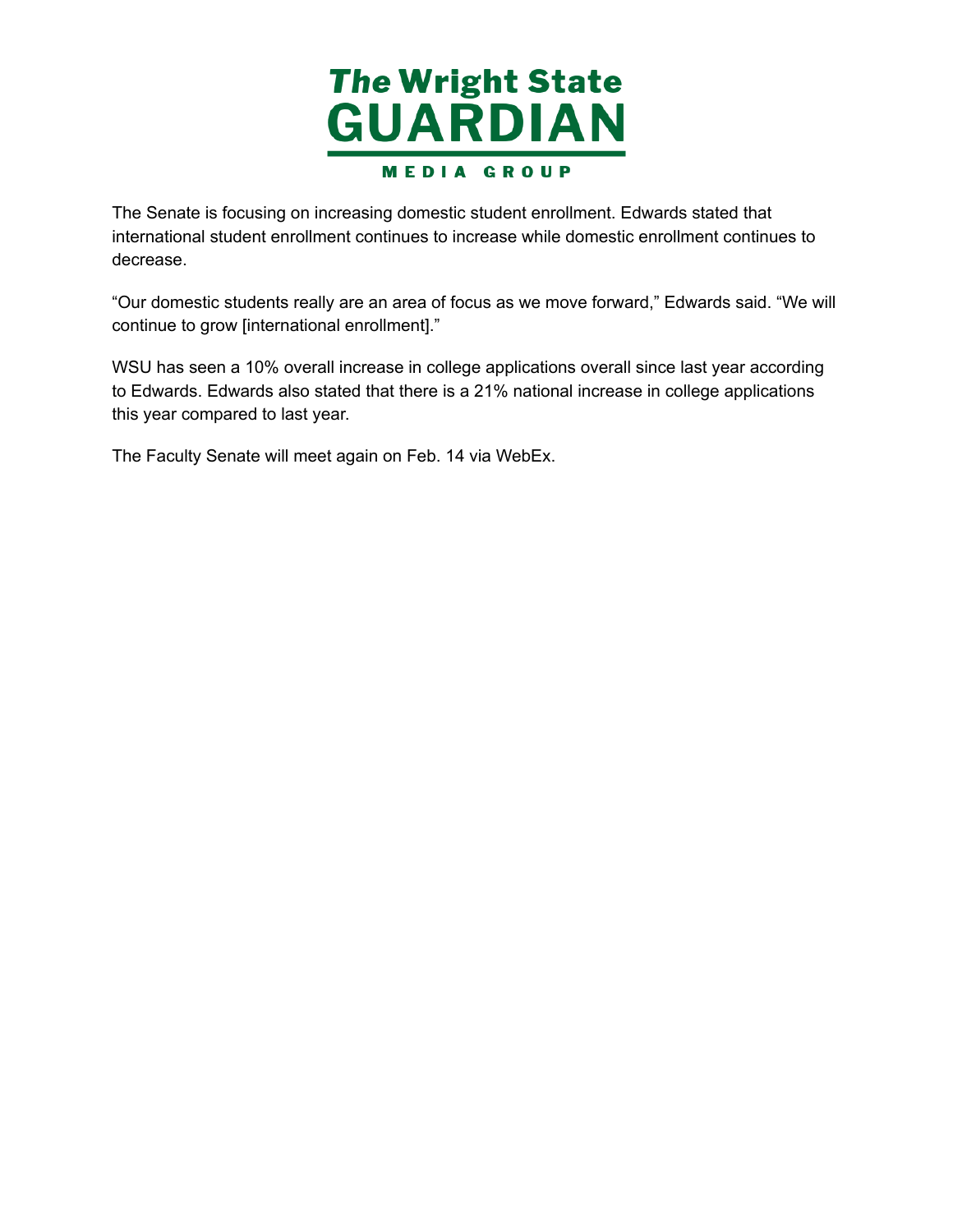

 Dining Services Changes Hours to Accommodate Student Needs January 28, 2022 Brendan Blankenship

 Wright State University (WSU) is extending the Union Market hours and closing The Hangar earlier after considering factors such as the closure of the Union Market after the Student Union fire.

# **Why WSU is changing the hours**

 After the Student Union fire, Chartwells, WSU's dining services company, learned that one food court could sustain the WSU community; however, there were concerns surrounding variety when the Union Market was closed.

 "[The Union] is the hub of campus activity," said Nikki Interiano, director of dining services. "We felt opening [the Market] for extended hours would best serve the campus community."

 Interiano stated that the Union Market does not have any national brands like the Hangar does, giving dining services flexibility with their menus addressing the problem of variety.

 "This allows us the flexibility to change menus, offer exciting specials and try new menu options without the constraints of national brands," Interiano said.

# **Student opinions**

Some students like that the Union Market will be open longer due to more options at the Union.

 Mason Knickerbocker, a student at WSU, stated that there are more places to study and more to do at the Student Union overall.

 "Having the Union open, [students] can eat and be where there are places to study," Knickerbocker said.

 Divine Eziolise, another WSU student, stated that the Union Market has more options, however, the Hangar is more convenient for students with night classes that live on campus since the Hangar is closer to housing.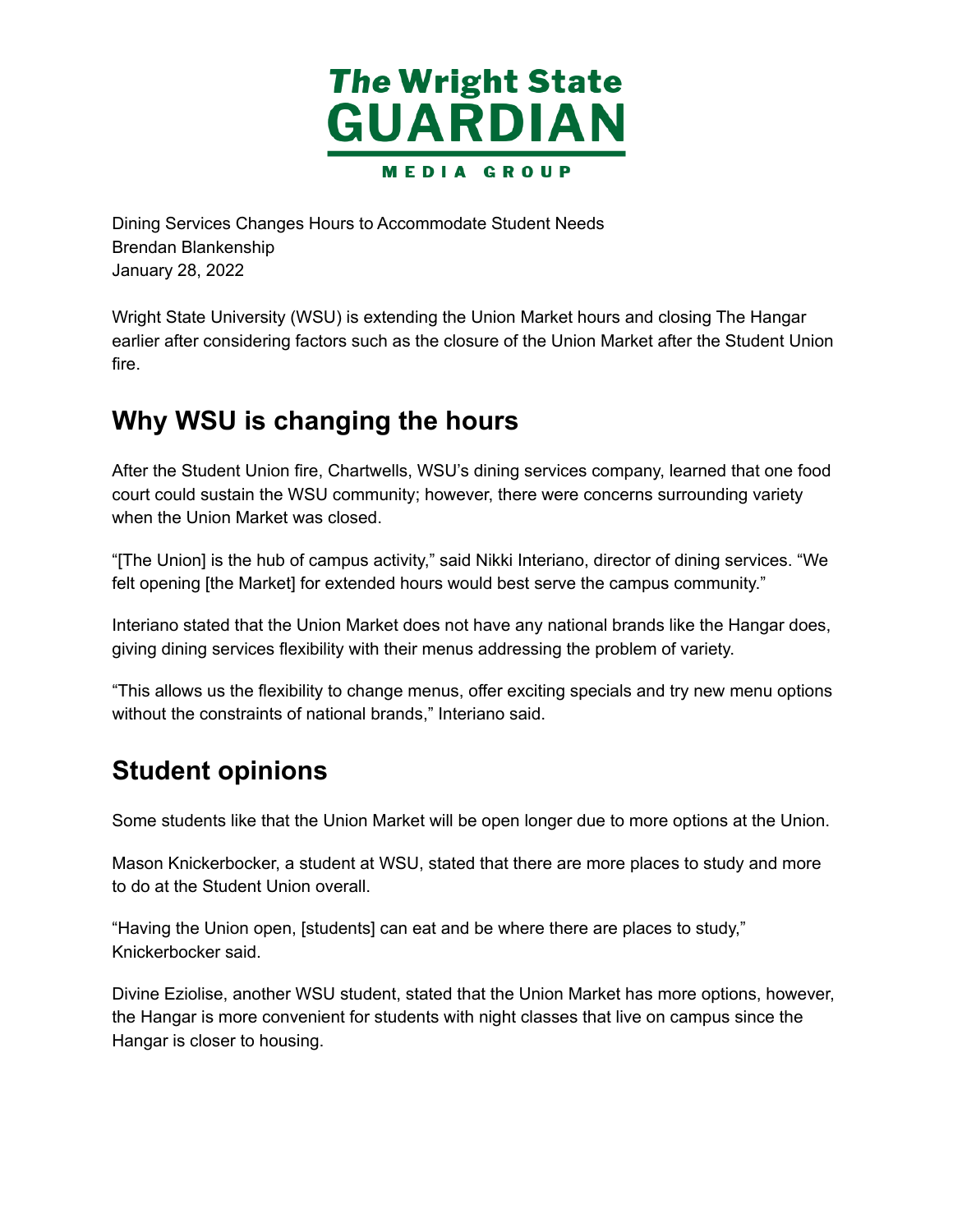

The Union Market is now open Monday through Friday from 10 a.m. to 7:30 p.m. and from 11 a.m. to 7 p.m. on the weekends. The Hangar closes at 3 p.m. Monday through Friday.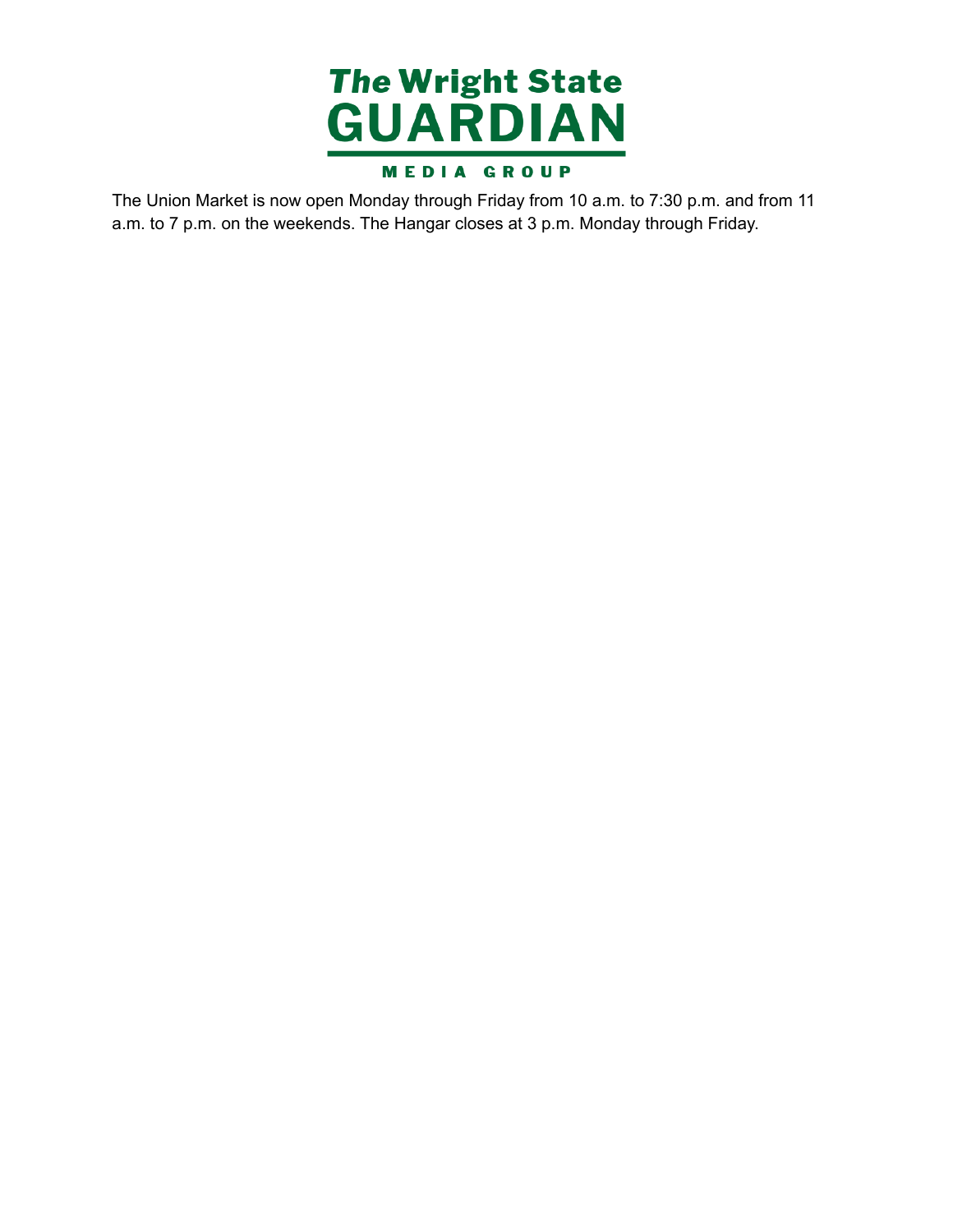

 Wright State: 'Not Affected' By Local Police Officer Shortage January 28, 2022 Desiree Money

 Wright State University's (WSU) student to officer ratio ranks between Beavercreek and Fairborn. Crime and justice studies enrollment is on the ascent in response to national tensions.

### **Green County law enforcement shortage**

Beavercreek faces challenges in its search to find law enforcement applicants.

 "Right now, we have 44 or 45 law enforcement, which puts us about five individuals short of our authorized staffing limit," Shawn Sumner, captain of the Beavercreek Police Department, said.

 According to the 2020 Census, this puts Beavercreek's officer to citizen ratio at 1-to-1,034. Fairborn is facing similar plights.

 "We have 50 [law enforcement] on staff and two more pending academy completion," Terry Bennington, Beavercreek chief of police, said. "Our approximate population [as of January 2022] is 34,510."

Fairborn's officer to citizen ratio is 1-to-685.

# **Public safety at WSU**

Greene County's public service sector shortage hits close to home for WSU and its community.

 "The [WSU] Department of Public Safety has not been experiencing problems filling vacancies with law enforcement positions like other police departments may be in Green County. We have not been affected or impacted, and I do not wish to comment on personnel matters for departments that are not our own," Wright State's Director of Public Safety, Kurt Holden, said.

 When comparing the WSU police department's staff directory to fall 2021's total enrollment, the student to officer ratio on campus is 1-to-882, ranking right between Beavercreek and Fairborn.

### **WSU crime and justice studies enrollment surge**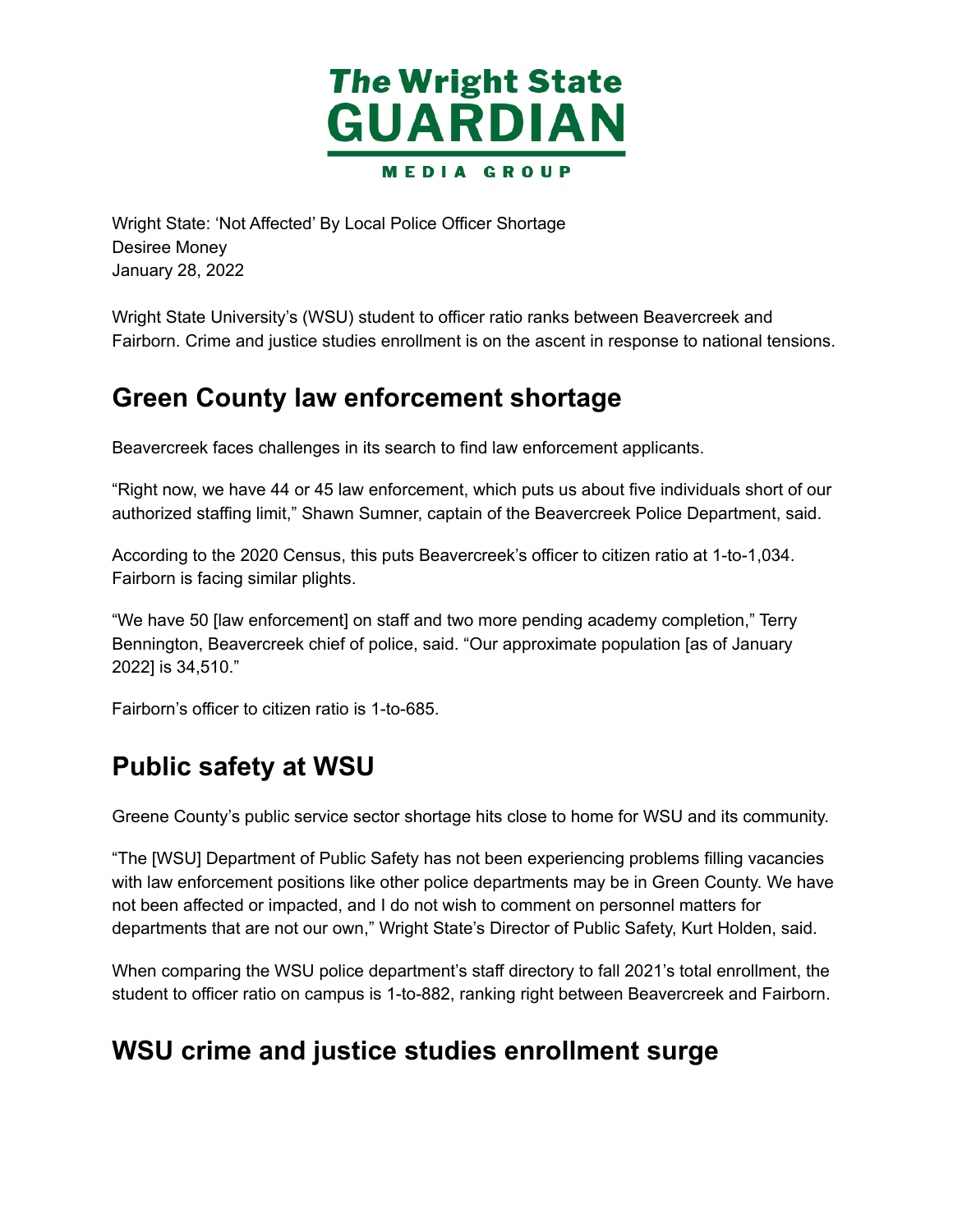

However, interest in crime and justice studies is still strong at WSU.

 "Our enrollment is usually within the top three for the College of Liberal Arts," Dr. Karen Lahm, the program director since 2015, said.

 Lahm coordinates student internships within WSU's crime and justice program and has taught criminology since 2001.

 "There hasn't been a decline in enrollment [between 2015 and today]; there's maybe even more interest. People are coming in with a social justice awareness and a desire to change the system. […] Ethics, diversity, and de-escalation are a primary focus within our program," Lahm said.

# **Going Forward**

 A more extensive discussion regarding social justice and law enforcement is taking place within the United States.

 "Political scrutiny makes getting into the field intimidating, but good men and women are still coming in for the right reasons," Bennington said.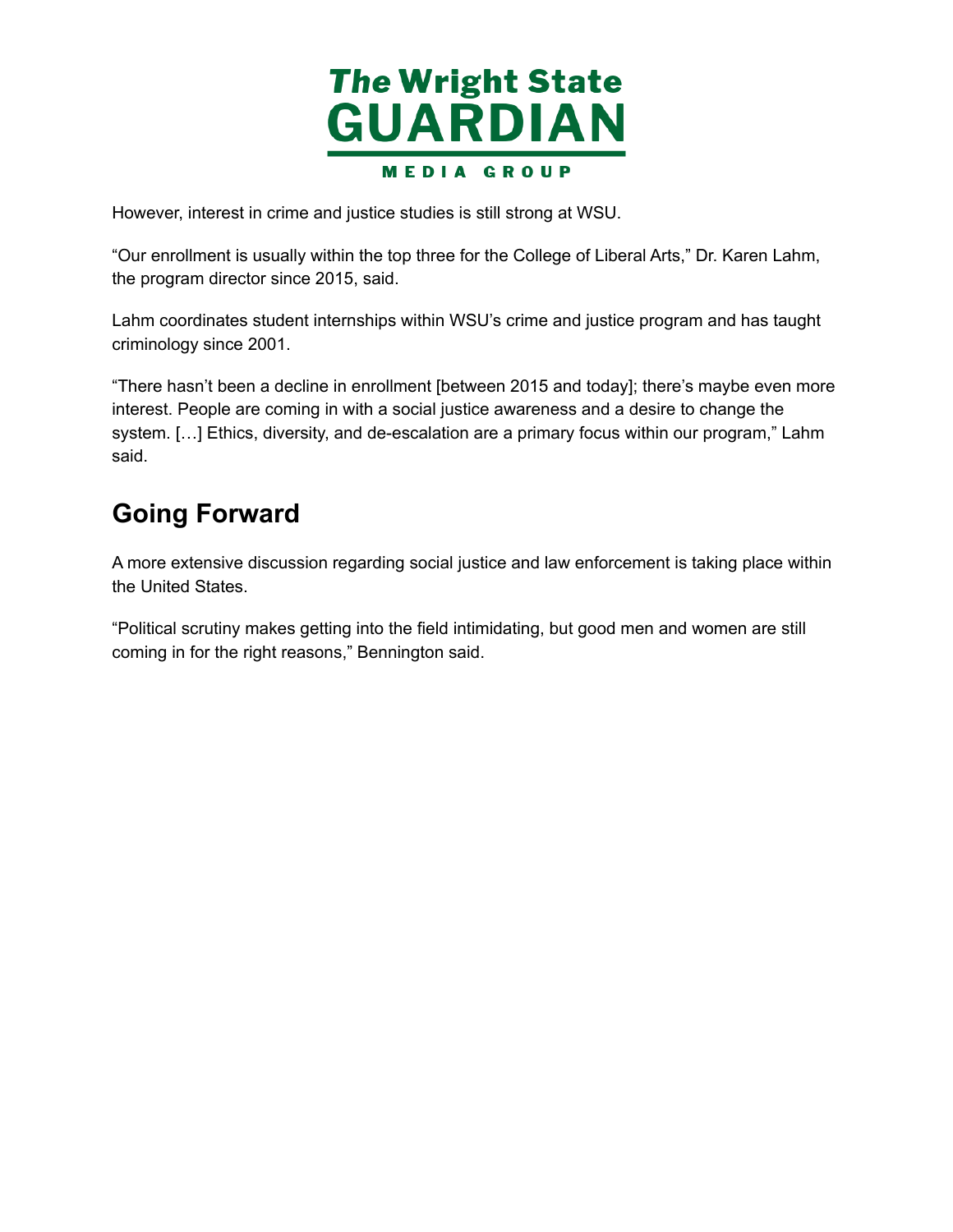

 Men's Basketball: Moving Forward After a Tough Loss January 29, 2022 Noah Kindig

 With over 5,000 Raider fans in attendance, Wright State University (WSU) Men's Basketball took on Cleveland State University (CSU) at home in the Nutter Center.

 While the first few minutes of the game looked like the best WSU had played all year, with a 16-3 start, the game would go to the Vikings 67-71 after a hard-fought battle from both sides.

 While the Raiders fought hard, it was turnovers and rebounds that killed them in the end, with the Vikings scoring 31 points off of WSU turnovers.

 "Honestly, if you just look at 26 turnovers and 16 offensive rebounds, how are we even in the game?" said Head Men's Basketball Coach Scott Nagy. "I can't remember the last time I had a team that had 26 turnovers."

# **Taking care of the ball**

 In WSU's recent games against Northern Kentucky University (NKU) and CSU, their opponents scored 54 total points off turnovers, giving WSU a loss against NKU by 10 and against CSU by four.

 "We really shot ourselves in the foot. We had thirteen turnovers in the first half." Tanner Holden, who led the game in points against CSU, said. "We started off hot, but we just turned the ball over doing silly things."

 While the Raiders kept both games relatively close, when their opponents switched to a zone defense, WSU wasn't able to break through either time.

 "They went to the zone defense, and we've struggled through it now the past two games," Nagy said after the loss to CSU, "I don't know what else to say."

 The Raiders are used to facing a man-to-man defense, which is where their early lead came from, but CSU Head Coach Dennis Gates called a switch to a zone defense, completely walling their attack.

 "Mainly just their zone defense [was the problem]." Trey Calvin, a junior guard for the team, said. "We don't practice against zone too much."